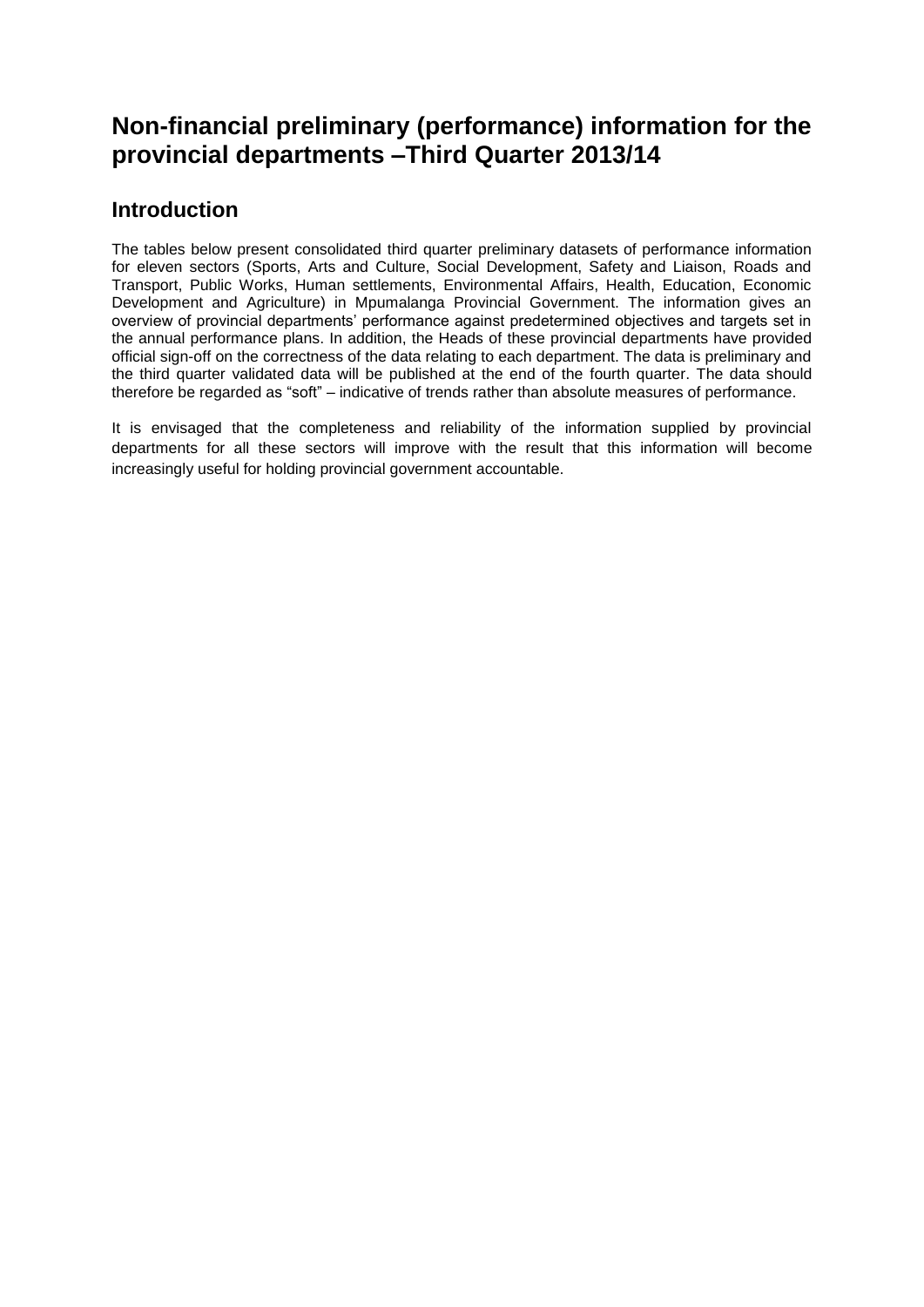#### **QUARTERLY PERFORMANCE REPORTS: 2013/14 - 3rd Quarter MPUMALANGA**

| Programme / Subprogramme / Performance Measures                                 | <b>Target for</b> | 1st Quarter  | 1st Quarter    | 1st Quarter          | 2nd Quarter  | 2nd Quarter   | 2nd Quarter          | 3rd Quarter    | 3rd Quarter |
|---------------------------------------------------------------------------------|-------------------|--------------|----------------|----------------------|--------------|---------------|----------------------|----------------|-------------|
|                                                                                 | 2013/14 as        | Planned      | Preliminary    | <b>Actual output</b> | Planned      | Preliminary   | <b>Actual output</b> | Planned        | Preliminary |
|                                                                                 | per               | output       | output         | validated            | output       | output        | validated            | output         | output      |
|                                                                                 | Annual            | as per APP   |                |                      | as per APP   |               |                      | as per APP     |             |
|                                                                                 | Performance       |              |                |                      |              |               |                      |                |             |
|                                                                                 | Plan (APP)        |              |                |                      |              |               |                      |                |             |
| <b>QUARTERLY OUTPUTS</b>                                                        |                   |              |                |                      |              |               |                      |                |             |
| Programme 2: Transport Infrastructure                                           |                   |              |                |                      |              |               |                      |                |             |
| Construction                                                                    |                   |              |                |                      |              |               |                      |                |             |
| Number of lane-km of new surfaced roads constructed                             |                   |              |                |                      |              |               |                      |                |             |
| Number of kilometres of new gravel roads constructed                            |                   |              |                |                      |              |               |                      |                |             |
| Number of kilometres of gravel roads upgraded to surfaced roads                 | 43                | $\mathbf{Q}$ | 9              | 11                   | $\mathbf{Q}$ |               |                      | 11             |             |
| Number of square meters non-motorised transport facility constructed            |                   |              |                |                      |              |               |                      |                |             |
| <b>Maintenance</b>                                                              |                   |              |                |                      |              |               |                      |                |             |
| Number of lane-km of surfaced roads rehabilitated                               | 163               | 17           | 22             | 53                   | 20           | 24            | 24                   | 76             |             |
| Number of square meters of surfaced roads resealed                              | 821 400           |              |                |                      | 205 350      |               |                      | 410 700        |             |
| Number of kilometres of gravel roads re-gravelled                               | 109               |              |                |                      | 24           | 37            | 37                   | 60             | 36          |
| Number of square meters of blacktop patching (including pothole repairs)        | 85 000            |              |                | 11771                | 21 250       | 28 8 14       | 28 8 14              | 42 500         | 8 2 4 2     |
| Number of kilometres of gravel roads bladed                                     | 25 000            | 6 2 5 0      | 514            | 899                  | 6 2 5 0      | 8730          | 8730                 | 6 2 5 0        | 2 4 0 9     |
| Programme 3: Transport Operations                                               |                   |              |                |                      |              |               |                      |                |             |
| <b>Public Transport Services</b>                                                |                   |              |                |                      |              |               |                      |                |             |
| Number of vehicles subsidised                                                   | 564               | 564          | 564            | 567                  | 564          | 567           | 567                  | 564            | 567         |
| Number of routes subsidised                                                     | 154               | 154          | 154            | 154                  | 154          | 154           | 154                  | 154            | 154         |
| Number of early warning advisory reports issued                                 | 27 075 476        | 6768869      | 3 202 637      | 5 348 386            | 6768869      | 4789585       | 6 994 736            | 6768869        | 2 383 175   |
| Kilometres operated per vehicle                                                 | 48 004            | 12 001       | 5 6 4 8        | 9433                 | 12 001       | 8 4 4 7       | 12 3 36              | 12 001         | 4 2 0 3     |
| Passengers per vehicle                                                          | 102 240           | 25 5 60      | 11 990         | 20 031               | 25 560       | 17486         | 25 7 56              | 25 560         | 9441        |
| Passengers per trip operated                                                    | 69                | 69           | 76             | 71                   | 69           | 68            | 70                   | 69             | 71          |
| Staff per vehicle                                                               |                   |              | $\overline{2}$ | $\overline{2}$       | 2            | $\mathcal{P}$ |                      | $\overline{2}$ |             |
| Number of subsidised passengers                                                 | 51 224 747        | 12 806 186   | 6 061 689      | 11 357 448           | 12 806 186   | 9914635       | 11 946 109           | 12 806 186     | 4 816 758   |
| Number of unsubsidised passengers                                               | 6438673           | 1609668      | 736 752        | 1 179 740            | 1609668      | 8 8 9 7 4 6 7 | 1487601              | 1609668        | 536 622     |
| Number of farmers' days held                                                    | 833 040           | 208 260      | 94 858         | 160 666              | 208 260      | 146 165       | 213 358              | 208 260        | 73 609      |
| Programme 5: Community-based Programme                                          |                   |              |                |                      |              |               |                      |                |             |
| <b>EPWP Co=ordination and Monitoring</b>                                        |                   |              |                |                      |              |               |                      |                |             |
| Number of jobs created                                                          | 76 136            | 8375         |                | 12 5 20              | 26 648       |               | 27 118               | 26 648         |             |
| Number of full time equivalents (FTEs)                                          | 32 655            | 3592         |                | 2719                 | 11 4 29      |               | 7 9 0 4              | 11 4 29        |             |
| Number of youths employed (18 - 35)                                             | 30 454            | 3 3 5 0      |                | 6796                 | 10 659       |               | 12 0 21              | 10 659         |             |
| Number of women employed                                                        | 41874             | 4 6 0 6      |                | 7776                 | 14 656       |               | 14 169               | 14 656         |             |
| Number of people living with disabilities                                       | 1522              | 167          |                | 6                    | 533          |               | 530                  | 533            |             |
| <b>ANNUAL OUTPUT</b>                                                            |                   |              |                |                      |              |               |                      |                |             |
| Programme 2: Transport Infrastructure                                           |                   |              |                |                      |              |               |                      |                |             |
| Construction                                                                    |                   |              |                |                      |              |               |                      |                |             |
| Number of square meters of surfaced road upgraded                               |                   |              |                |                      |              |               |                      |                |             |
| <b>Maintenance</b>                                                              |                   |              |                |                      |              |               |                      |                |             |
| Number of kilometres of surfaced roads assessed (VCI's completed as per TMH 12) | 5 100             |              |                |                      |              |               |                      |                |             |
| Number of kilometres of gravel roads assessed (VCI's completed as per TMH 9)    | 5 500             |              |                |                      |              |               |                      |                |             |
| Number of information packs developed                                           |                   |              |                |                      |              |               |                      |                |             |
| Number of kilometres of road infrastructure assessed                            |                   |              |                |                      |              |               |                      |                |             |
|                                                                                 |                   |              |                |                      |              |               |                      |                |             |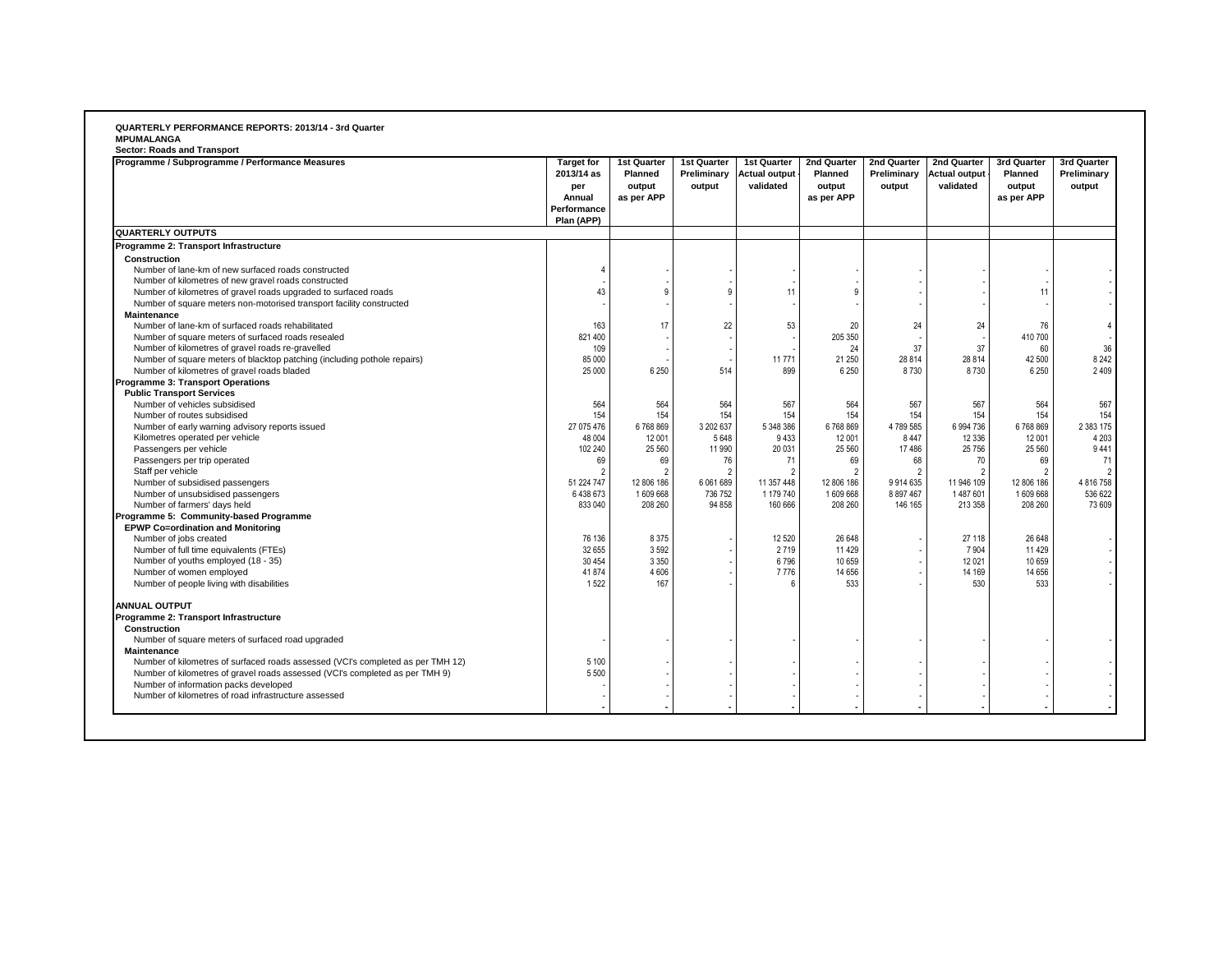# **QUARTERLY PERFORMANCE REPORTS: 2013/14 - 3rd Quarter MPUMALANGA Sector: Basic Education**

| Programme / Subprogramme / Performance Measures                                                   | <b>Target for</b><br>2013/14 as<br>per<br>Annual<br>Performance<br>Plan (APP) | 1st Quarter<br><b>Planned</b><br>output<br>as per APP | <b>1st Quarter</b><br>Preliminary<br>output | 1st Quarter<br>Actual output<br>validated | 2nd Quarter<br><b>Planned</b><br>output<br>as per APP | 2nd Quarter<br>Preliminary<br>output | 2nd Quarter<br><b>Actual output</b><br>validated | 3rd Quarter<br><b>Planned</b><br>output<br>as per APP | 3rd Quarter<br>Preliminary<br>output |
|---------------------------------------------------------------------------------------------------|-------------------------------------------------------------------------------|-------------------------------------------------------|---------------------------------------------|-------------------------------------------|-------------------------------------------------------|--------------------------------------|--------------------------------------------------|-------------------------------------------------------|--------------------------------------|
| <b>QUARTERLY OUTPUTS</b>                                                                          |                                                                               |                                                       |                                             |                                           |                                                       |                                      |                                                  |                                                       |                                      |
| <b>Programme 1: Administration</b>                                                                |                                                                               |                                                       |                                             |                                           |                                                       |                                      |                                                  |                                                       |                                      |
| Number of public schools that use SA SAMS to provide data to the national learner tracking system | 1813                                                                          | 1813                                                  | 1731                                        | 1731                                      | 1813                                                  | 1795                                 | 1795                                             | 1813                                                  | 1797                                 |
| Programme 2: Public Ordinary Schools                                                              |                                                                               |                                                       |                                             |                                           |                                                       |                                      |                                                  |                                                       |                                      |
| Number of non-educator staff employed in public ordinary schools                                  | 5 5 7 3                                                                       | 5 3 4 6                                               | 5317                                        | 5 3 4 6                                   | 5 3 4 6                                               | 5 2 0 5                              | 5 2 0 5                                          | 5573                                                  | 5 2 3 1                              |
| Number of educators employed in public ordinary schools                                           | 32 580                                                                        | 32 318                                                | 32 195                                      | 32 195                                    | 32 318                                                | 42 312                               | 42 312                                           | 32 580                                                | 32 472                               |
| Number of learners benefiting from National School Nutrition Programme (NSNP)                     | 873 957                                                                       | 873 957                                               | 873 957                                     | 873 957                                   | 873 957                                               | 874 600                              | 874 600                                          | 873957                                                | 874 600                              |
| Number of learners benefiting from scholar transport                                              |                                                                               |                                                       | <b>DPWRT</b>                                |                                           |                                                       |                                      | <b>DPWRT</b>                                     |                                                       | <b>DPWRT</b>                         |
| Number of schools visited at least once a quarter by a circuit manager                            | 1813                                                                          | 1813                                                  | 947                                         | 640                                       | 1813                                                  | 1 2 7 0                              | 808                                              | 1813                                                  | 1 2 8 3                              |
| Programme 4: Public Special School Education                                                      |                                                                               | . .                                                   |                                             |                                           | $\sim$                                                |                                      |                                                  |                                                       |                                      |
| Number of educators employed in public special schools                                            | 360                                                                           | 340                                                   | 340                                         | 340                                       | 340                                                   | 351                                  | 351                                              | 360                                                   | 363                                  |
| Number of professional non-educator staff employed in public special schools                      | 20                                                                            | 20                                                    | 20                                          | 20                                        | 20                                                    | 20                                   | 20                                               | 20                                                    | 20                                   |
| Programme 7: Early Childhood Development                                                          |                                                                               |                                                       |                                             |                                           |                                                       |                                      |                                                  |                                                       |                                      |
| Number of Grade R practitioners employed in public ordinary schools per quarter                   | 2074                                                                          | 2060                                                  | 2065                                        | 2052                                      | 2 0 6 0                                               | 2041                                 | 2 0 4 1                                          | 2060                                                  | 2081                                 |
|                                                                                                   |                                                                               |                                                       |                                             |                                           |                                                       |                                      |                                                  |                                                       |                                      |
|                                                                                                   |                                                                               |                                                       |                                             |                                           |                                                       |                                      |                                                  |                                                       |                                      |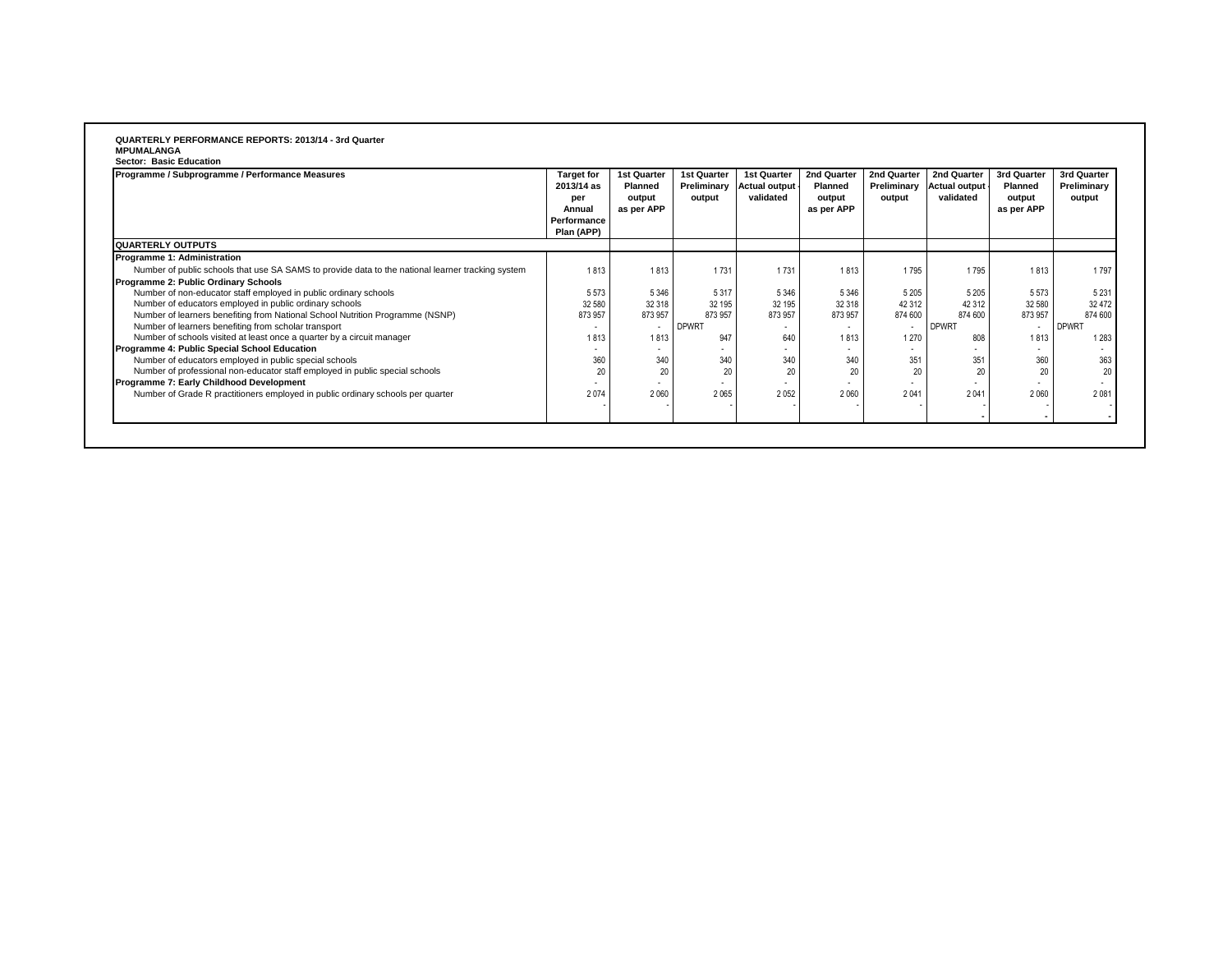| <b>QUARTERLY OUTPUTS</b><br>Programme 2: District Health Services<br>Provincial PHC Expenditure per uninsured person<br>R 467<br>R 300<br>R 300<br>R 676<br>R451<br>R 300<br>R 701<br>R 300<br>PHC Utilisation rate<br>2.7<br>2.6<br>2.6<br>2.5<br>2.7<br>2.6<br>2.6<br>2.7<br>5.3 visits<br>5.3 visits<br>5.4 visits<br>4.9 visits<br>5.0 visits<br>5.2 visits<br>PHC Utilisation rate under 5 years<br>50 visits<br>5.1 visits<br>PHC supervisor visits rate (fixed clinic/CHC/CDC)<br>100.0%<br>100.0%<br>39.6%<br>26.9%<br>100.0%<br>25.9%<br>100.0%<br>38.2%<br>Complaint Resolution within 25 working days rate<br>75.0%<br>70.0%<br>49.3%<br>67.0%<br>72.0%<br>55.0%<br>47.8%<br>74.0%<br><b>District Hospitals</b><br>Delivery by Caesarean section rate<br>15.0%<br>16.7%<br>17.7%<br>17.6%<br>16.5%<br>18.4%<br>18.1%<br>16.0%<br>19.4%<br>40,169<br>66,231<br>36,548<br>66,231<br>Inpatient separations - Total<br>264,924<br>66,231<br>38,795<br>40.697<br>Patient Day Equivalents - Total<br>989,704<br>247,426<br>272,636<br>296,874<br>247,426<br>259,530<br>312,147<br>247,426<br>263.243<br>187.533<br>247.494<br>320.426<br>187.533<br>OPD Headcount - Total<br>750.134<br>187,533<br>317.367<br>Average Length of Stay<br>3.5 days<br>3.5 days<br>4.4 days<br>4.4 days<br>3.5 days<br>4.4 days<br>4.6 days<br>3.5 days<br>Inpatient bed utilisation Rate<br>75.9%<br>75.0%<br>75.0%<br>68.5%<br>68.3%<br>75.0%<br>73.8%<br>75.0%<br>Expenditure per patient day equivalent (PDE)<br>R 1,400<br>R 1,400<br>R 3,019<br>R 1,848<br>R 1,400<br>R 3,322<br>R 1,841<br>R 1,400<br>Complaint Resolution within 25 working days rate<br>93.0%<br>70.0%<br>65.7%<br>80.0%<br>90.0%<br>76.3%<br>68.0%<br>69 1%<br>Mortality and Morbidity review rate<br>100.0%<br>100.0%<br>100.0%<br>100.0%<br>100.0%<br>100.0%<br>100.0%<br>100.0%<br>HIV and AIDS, TB and STI control<br>Total clients remaining on ART (TROA) at end of the month<br>35,000<br>11,250<br>213,911<br>214,909<br>11,250<br>215,190<br>11,250<br>224,871<br>Male condom distribution rate<br>15.0<br>15.0<br>10.5<br>11.3<br>15.0<br>16.9<br>20.6<br>15.0<br>56<br><6<br>< 6<br><6<br>4.5%<br>5.3%<br>4.9%<br>TB (new pulmonary) default rate<br>48%<br>TB AFB sputum result turn around time under 48 hours rate<br>95.0%<br>95.0%<br>64.9%<br>64.9%<br>95.0%<br>83.4%<br>83.4%<br>95.0%<br>100.0%<br>68.2%<br>TB new client treatment success rate<br>100.0%<br>100.0%<br>74 7%<br>80.3%<br>100.0%<br>76.2%<br>78.3%<br>Percentage of HIV-TB co-infected patients placed on ART<br>100.0%<br>100.0%<br>60.0%<br>60.0%<br>100.0%<br>58.9%<br>100.0%<br>57.8%<br>55.7%<br><b>HIV Testing Coverage</b><br>Create baseline<br>Create baseline<br>Create baseline<br>17.9%<br>Create baseline<br>6.3%<br>13.2%<br>15.6%<br>21.8%<br>Maternal, child and women health<br>Immunization coverage under 1 year<br>90.0%<br>90.0%<br>81.1%<br>86.9%<br>90.0%<br>85.6%<br>85.3%<br>90.0%<br>Vitamin A coverage 12 - 59 months<br>10.5%<br>43.2%<br>48.0%<br>48.0%<br>42.7%<br>48.0%<br>40.6%<br>48.0%<br>43.5%<br>Measles 1st dose under 1 year coverage<br>90.0%<br>90.0%<br>91.8%<br>97.1%<br>90.0%<br>92.5%<br>91.5%<br>90.0%<br>90.0%<br>89.9%<br>90.0%<br>94 2%<br>90.0%<br>98.8%<br>90.0%<br>Pneumococcal Vaccine (PCV) 3rd Dose Coverage<br>98 1%<br>Rota Virus (RV) 2nd Dose Coverage<br>90.0%<br>90.0%<br>98.7%<br>99.2%<br>90.0%<br>107.1%<br>105.8%<br>90.0%<br>Cervical cancer screening coverage<br>65.0%<br>65.0%<br>58.7%<br>57.0%<br>65.0%<br>71.9%<br>72.9%<br>65.0%<br>Antenatal 1st visits before 20 weeks rate<br>39.0%<br>39.0%<br>46.6%<br>45.6%<br>39.0%<br>58.9%<br>50.2%<br>39.0%<br>Children under 5 years diarrhoea with dehydration incidence<br>6.8<br>8.0<br>17.9<br>18.2<br>Children under 5 years pneumonia incidence<br>23.3<br>23.0<br>23.6<br>24.7<br>÷<br>٠<br>÷<br>٠<br>Infant 1st PCR test positive within 2 months rate<br>$3$<br>⊲<br>$\triangleleft$<br><3<br>3.1%<br>3.0%<br>2.8%<br>2.1%<br>Programme 3: Emergency Medical Services<br>EMS operational ambulance coverage<br>0.03<br>0.03<br>0.26<br>0.26<br>0.03<br>0.26<br>0.26<br>0.03<br>85.0%<br>85.0%<br>61.4%<br>85.0%<br>77.3%<br>85.0%<br>69.9%<br>69.9%<br>61 4%<br>EMS P1 urban response under 15 minutes rate<br>EMS P1 rural response under 40 minutes rate<br>70.0%<br>70.0%<br>62.2%<br>62.2%<br>70.0%<br>67.1%<br>67.1%<br>70.0%<br>66.7%<br>EMS P1 calls response under 60 minutes rate<br>70.0%<br>70.0%<br>60.4%<br>60.4%<br>70.0%<br>60.0%<br>70.0%<br>74.4%<br>60.0%<br>Programme 4: Provincial Hospital Services<br>General (regional) hospitals<br>Delivery by Caesarean section rate<br>21.0%<br>21.0%<br>20.6%<br>19.5%<br>21.0%<br>24 1%<br>25.5%<br>21.0%<br>10,977<br>17,250<br>Inpatient separations - Total<br>69,000<br>17,250<br>11,139<br>17,250<br>5,709<br>10 916<br>87.500<br>350,000<br>87,500<br>69.975<br>78 117<br>57 237<br>83 693<br>87,500<br>Patient Day Fouivalents - Total<br>OPD Headcount - Total<br>173,000<br>43,250<br>17,094<br>50,034<br>43,250<br>59,601<br>59,377<br>43,250<br>Average Length of Stay<br>4.7 days<br>4.7 days<br>4.7 days<br>4.7 days<br>54 days<br>5.3 days<br>5.9 days<br>5.5 days<br>Inpatient bed utilisation Rate - Total<br>75.0%<br>75.0%<br>77.5%<br>74.9%<br>75.0%<br>74.1%<br>77.0%<br>75.0%<br>Expenditure per patient day equivalent (PDE)<br>R 2.200<br>R 2.200<br>R 4.146<br>R 2.476<br>R 2.200<br>R 2.200<br>R 5 5 4 2<br>R 253<br>Complaint Resolution within 25 working days rate<br>75.0%<br>75.0%<br>62.2%<br>57.6%<br>75.0%<br>50.0%<br>47.8%<br>75.0%<br>Mortality and Morbidity review rate<br>100.0%<br>100.0%<br>100.0%<br>100.0%<br>100.0%<br>100.0%<br>100.0%<br>100.0%<br>Programme 5: Central Hospital Services<br><b>National Central hospitals</b><br>0%<br>0%<br>0%<br>0%<br>0%<br>Delivery by Caesarean section rate<br>0%<br>0%<br>0%<br>Inpatient separations - Total<br>Patient Day Equivalents - Total<br>#VALUE!<br>٠<br>٠<br>٠<br>٠<br>OPD Headcount - Total<br>×,<br>×,<br>×,<br>Average Length of Stay<br>0%<br>0%<br>0%<br>0%<br>0%<br>0%<br>0%<br>Inpatient bed utilisation Rate - Total<br>0%<br>Expenditure per patient day equivalent (PDE)<br>R <sub>0</sub><br>R <sub>0</sub><br>R <sub>0</sub><br>R <sub>0</sub><br>R <sub>0</sub><br>R <sub>0</sub><br>R <sub>0</sub><br>R <sub>0</sub><br>Complaint Resolution within 25 working days rate<br>0%<br>0%<br>0%<br>0%<br>n%<br>0%<br>0%<br>0%<br>Mortality and Morbidity review rate<br>0%<br>0%<br>0%<br>0%<br>0%<br>0%<br>0%<br>0%<br><b>Tertiary Hospitals</b><br>Delivery by Caesarean section rate<br>25.0%<br>25.0%<br>30.3%<br>29.2%<br>25.0%<br>29.8%<br>29.7%<br>25.0%<br>Inpatient separations - Total<br>19,500<br>4.875<br>7.484<br>7.882<br>4.875<br>4.875<br>7931<br>7938<br>Patient Day Equivalents - Total<br>149.500<br>37.375<br>59.301<br>64.907<br>37.375<br>80.604<br>80.136<br>37.375<br>73,862<br>20,750<br>OPD Headcount - Total<br>83,000<br>20,750<br>31,188<br>33,203<br>20,750<br>75,786<br>Average Length of Stay<br>6.5 days<br>5.4 days<br>5.4 days<br>6.1 days<br>6.3 days<br>5.4 days<br>6.5 days<br>5.4 days<br>Inpatient bed utilisation Rate - Total<br>75.0%<br>75.0%<br>79.1%<br>85.3%<br>75.0%<br>88.5%<br>29.5%<br>75.0%<br>Expenditure per patient day equivalent (PDF)<br>R 2850<br>R 2850<br>R 4 961<br>R 3 022<br>R 2.850<br>R 4 009<br>R 2 688<br>R 2850<br>Complaint Resolution within 25 working days rate<br>75.0%<br>75.0%<br>66.7%<br>60.0%<br>75.0%<br>58.8%<br>58.2%<br>75.0%<br>Mortality and Morbidity review rate in percentage<br>100.0%<br>100.0%<br>100.0%<br>100.0%<br>100.0%<br>100.0%<br>0%<br>100.0% | Programme / Subprogramme / Performance Measures | <b>Target for</b><br>2013/14 as<br>per<br>Annual<br>Performance<br>Plan (APP) | 1st Quarter<br>Planned<br>output<br>as per APP | 1st Quarter<br>Preliminary<br>output | 1st Quarter<br><b>Actual output</b><br>validated | 2nd Quarter<br>Planned<br>output<br>as per APP | 2nd Quarter<br>Preliminary<br>output | 2nd Quarter<br><b>Actual output</b><br>validated | 3rd Quarter<br>Planned<br>output<br>as per APP | 3rd Quarter<br>Preliminary<br>output |
|-------------------------------------------------------------------------------------------------------------------------------------------------------------------------------------------------------------------------------------------------------------------------------------------------------------------------------------------------------------------------------------------------------------------------------------------------------------------------------------------------------------------------------------------------------------------------------------------------------------------------------------------------------------------------------------------------------------------------------------------------------------------------------------------------------------------------------------------------------------------------------------------------------------------------------------------------------------------------------------------------------------------------------------------------------------------------------------------------------------------------------------------------------------------------------------------------------------------------------------------------------------------------------------------------------------------------------------------------------------------------------------------------------------------------------------------------------------------------------------------------------------------------------------------------------------------------------------------------------------------------------------------------------------------------------------------------------------------------------------------------------------------------------------------------------------------------------------------------------------------------------------------------------------------------------------------------------------------------------------------------------------------------------------------------------------------------------------------------------------------------------------------------------------------------------------------------------------------------------------------------------------------------------------------------------------------------------------------------------------------------------------------------------------------------------------------------------------------------------------------------------------------------------------------------------------------------------------------------------------------------------------------------------------------------------------------------------------------------------------------------------------------------------------------------------------------------------------------------------------------------------------------------------------------------------------------------------------------------------------------------------------------------------------------------------------------------------------------------------------------------------------------------------------------------------------------------------------------------------------------------------------------------------------------------------------------------------------------------------------------------------------------------------------------------------------------------------------------------------------------------------------------------------------------------------------------------------------------------------------------------------------------------------------------------------------------------------------------------------------------------------------------------------------------------------------------------------------------------------------------------------------------------------------------------------------------------------------------------------------------------------------------------------------------------------------------------------------------------------------------------------------------------------------------------------------------------------------------------------------------------------------------------------------------------------------------------------------------------------------------------------------------------------------------------------------------------------------------------------------------------------------------------------------------------------------------------------------------------------------------------------------------------------------------------------------------------------------------------------------------------------------------------------------------------------------------------------------------------------------------------------------------------------------------------------------------------------------------------------------------------------------------------------------------------------------------------------------------------------------------------------------------------------------------------------------------------------------------------------------------------------------------------------------------------------------------------------------------------------------------------------------------------------------------------------------------------------------------------------------------------------------------------------------------------------------------------------------------------------------------------------------------------------------------------------------------------------------------------------------------------------------------------------------------------------------------------------------------------------------------------------------------------------------------------------------------------------------------------------------------------------------------------------------------------------------------------------------------------------------------------------------------------------------------------------------------------------------------------------------------------------------------------------------------------------------------------------------------------------------------------------------------------------------------------------------------------------------------------------------------------------------------------------------------------------------------------------------------------------------------------------------------------------------------------------------------------------------------------------------------------------------------------------------------------------------------------------------------------------------------------------------------------------------------------------------------------------------------------------------------------------------------------------------------------------------------------------------------------------------------------------------------------------------------------------------------------------------------------------------------------------------------------------------------------------------------------------------------------------------------------------------------------------------------------------------------------------------------------------------------------------------------------------------------------------------------------------------------------------------------------------------------------------------------------------------------------------|-------------------------------------------------|-------------------------------------------------------------------------------|------------------------------------------------|--------------------------------------|--------------------------------------------------|------------------------------------------------|--------------------------------------|--------------------------------------------------|------------------------------------------------|--------------------------------------|
|                                                                                                                                                                                                                                                                                                                                                                                                                                                                                                                                                                                                                                                                                                                                                                                                                                                                                                                                                                                                                                                                                                                                                                                                                                                                                                                                                                                                                                                                                                                                                                                                                                                                                                                                                                                                                                                                                                                                                                                                                                                                                                                                                                                                                                                                                                                                                                                                                                                                                                                                                                                                                                                                                                                                                                                                                                                                                                                                                                                                                                                                                                                                                                                                                                                                                                                                                                                                                                                                                                                                                                                                                                                                                                                                                                                                                                                                                                                                                                                                                                                                                                                                                                                                                                                                                                                                                                                                                                                                                                                                                                                                                                                                                                                                                                                                                                                                                                                                                                                                                                                                                                                                                                                                                                                                                                                                                                                                                                                                                                                                                                                                                                                                                                                                                                                                                                                                                                                                                                                                                                                                                                                                                                                                                                                                                                                                                                                                                                                                                                                                                                                                                                                                                                                                                                                                                                                                                                                                                                                                                                                                                                                                                                                                                                                                                                                                                                                                                                                                                                                                                                                                                                                                                                       |                                                 |                                                                               |                                                |                                      |                                                  |                                                |                                      |                                                  |                                                |                                      |
|                                                                                                                                                                                                                                                                                                                                                                                                                                                                                                                                                                                                                                                                                                                                                                                                                                                                                                                                                                                                                                                                                                                                                                                                                                                                                                                                                                                                                                                                                                                                                                                                                                                                                                                                                                                                                                                                                                                                                                                                                                                                                                                                                                                                                                                                                                                                                                                                                                                                                                                                                                                                                                                                                                                                                                                                                                                                                                                                                                                                                                                                                                                                                                                                                                                                                                                                                                                                                                                                                                                                                                                                                                                                                                                                                                                                                                                                                                                                                                                                                                                                                                                                                                                                                                                                                                                                                                                                                                                                                                                                                                                                                                                                                                                                                                                                                                                                                                                                                                                                                                                                                                                                                                                                                                                                                                                                                                                                                                                                                                                                                                                                                                                                                                                                                                                                                                                                                                                                                                                                                                                                                                                                                                                                                                                                                                                                                                                                                                                                                                                                                                                                                                                                                                                                                                                                                                                                                                                                                                                                                                                                                                                                                                                                                                                                                                                                                                                                                                                                                                                                                                                                                                                                                                       |                                                 |                                                                               |                                                |                                      |                                                  |                                                |                                      |                                                  |                                                |                                      |
|                                                                                                                                                                                                                                                                                                                                                                                                                                                                                                                                                                                                                                                                                                                                                                                                                                                                                                                                                                                                                                                                                                                                                                                                                                                                                                                                                                                                                                                                                                                                                                                                                                                                                                                                                                                                                                                                                                                                                                                                                                                                                                                                                                                                                                                                                                                                                                                                                                                                                                                                                                                                                                                                                                                                                                                                                                                                                                                                                                                                                                                                                                                                                                                                                                                                                                                                                                                                                                                                                                                                                                                                                                                                                                                                                                                                                                                                                                                                                                                                                                                                                                                                                                                                                                                                                                                                                                                                                                                                                                                                                                                                                                                                                                                                                                                                                                                                                                                                                                                                                                                                                                                                                                                                                                                                                                                                                                                                                                                                                                                                                                                                                                                                                                                                                                                                                                                                                                                                                                                                                                                                                                                                                                                                                                                                                                                                                                                                                                                                                                                                                                                                                                                                                                                                                                                                                                                                                                                                                                                                                                                                                                                                                                                                                                                                                                                                                                                                                                                                                                                                                                                                                                                                                                       |                                                 |                                                                               |                                                |                                      |                                                  |                                                |                                      |                                                  |                                                | R 477                                |
|                                                                                                                                                                                                                                                                                                                                                                                                                                                                                                                                                                                                                                                                                                                                                                                                                                                                                                                                                                                                                                                                                                                                                                                                                                                                                                                                                                                                                                                                                                                                                                                                                                                                                                                                                                                                                                                                                                                                                                                                                                                                                                                                                                                                                                                                                                                                                                                                                                                                                                                                                                                                                                                                                                                                                                                                                                                                                                                                                                                                                                                                                                                                                                                                                                                                                                                                                                                                                                                                                                                                                                                                                                                                                                                                                                                                                                                                                                                                                                                                                                                                                                                                                                                                                                                                                                                                                                                                                                                                                                                                                                                                                                                                                                                                                                                                                                                                                                                                                                                                                                                                                                                                                                                                                                                                                                                                                                                                                                                                                                                                                                                                                                                                                                                                                                                                                                                                                                                                                                                                                                                                                                                                                                                                                                                                                                                                                                                                                                                                                                                                                                                                                                                                                                                                                                                                                                                                                                                                                                                                                                                                                                                                                                                                                                                                                                                                                                                                                                                                                                                                                                                                                                                                                                       |                                                 |                                                                               |                                                |                                      |                                                  |                                                |                                      |                                                  |                                                | 2.5                                  |
|                                                                                                                                                                                                                                                                                                                                                                                                                                                                                                                                                                                                                                                                                                                                                                                                                                                                                                                                                                                                                                                                                                                                                                                                                                                                                                                                                                                                                                                                                                                                                                                                                                                                                                                                                                                                                                                                                                                                                                                                                                                                                                                                                                                                                                                                                                                                                                                                                                                                                                                                                                                                                                                                                                                                                                                                                                                                                                                                                                                                                                                                                                                                                                                                                                                                                                                                                                                                                                                                                                                                                                                                                                                                                                                                                                                                                                                                                                                                                                                                                                                                                                                                                                                                                                                                                                                                                                                                                                                                                                                                                                                                                                                                                                                                                                                                                                                                                                                                                                                                                                                                                                                                                                                                                                                                                                                                                                                                                                                                                                                                                                                                                                                                                                                                                                                                                                                                                                                                                                                                                                                                                                                                                                                                                                                                                                                                                                                                                                                                                                                                                                                                                                                                                                                                                                                                                                                                                                                                                                                                                                                                                                                                                                                                                                                                                                                                                                                                                                                                                                                                                                                                                                                                                                       |                                                 |                                                                               |                                                |                                      |                                                  |                                                |                                      |                                                  |                                                | 4 8 visits                           |
|                                                                                                                                                                                                                                                                                                                                                                                                                                                                                                                                                                                                                                                                                                                                                                                                                                                                                                                                                                                                                                                                                                                                                                                                                                                                                                                                                                                                                                                                                                                                                                                                                                                                                                                                                                                                                                                                                                                                                                                                                                                                                                                                                                                                                                                                                                                                                                                                                                                                                                                                                                                                                                                                                                                                                                                                                                                                                                                                                                                                                                                                                                                                                                                                                                                                                                                                                                                                                                                                                                                                                                                                                                                                                                                                                                                                                                                                                                                                                                                                                                                                                                                                                                                                                                                                                                                                                                                                                                                                                                                                                                                                                                                                                                                                                                                                                                                                                                                                                                                                                                                                                                                                                                                                                                                                                                                                                                                                                                                                                                                                                                                                                                                                                                                                                                                                                                                                                                                                                                                                                                                                                                                                                                                                                                                                                                                                                                                                                                                                                                                                                                                                                                                                                                                                                                                                                                                                                                                                                                                                                                                                                                                                                                                                                                                                                                                                                                                                                                                                                                                                                                                                                                                                                                       |                                                 |                                                                               |                                                |                                      |                                                  |                                                |                                      |                                                  |                                                | 38.0%                                |
|                                                                                                                                                                                                                                                                                                                                                                                                                                                                                                                                                                                                                                                                                                                                                                                                                                                                                                                                                                                                                                                                                                                                                                                                                                                                                                                                                                                                                                                                                                                                                                                                                                                                                                                                                                                                                                                                                                                                                                                                                                                                                                                                                                                                                                                                                                                                                                                                                                                                                                                                                                                                                                                                                                                                                                                                                                                                                                                                                                                                                                                                                                                                                                                                                                                                                                                                                                                                                                                                                                                                                                                                                                                                                                                                                                                                                                                                                                                                                                                                                                                                                                                                                                                                                                                                                                                                                                                                                                                                                                                                                                                                                                                                                                                                                                                                                                                                                                                                                                                                                                                                                                                                                                                                                                                                                                                                                                                                                                                                                                                                                                                                                                                                                                                                                                                                                                                                                                                                                                                                                                                                                                                                                                                                                                                                                                                                                                                                                                                                                                                                                                                                                                                                                                                                                                                                                                                                                                                                                                                                                                                                                                                                                                                                                                                                                                                                                                                                                                                                                                                                                                                                                                                                                                       |                                                 |                                                                               |                                                |                                      |                                                  |                                                |                                      |                                                  |                                                | 46.0%                                |
|                                                                                                                                                                                                                                                                                                                                                                                                                                                                                                                                                                                                                                                                                                                                                                                                                                                                                                                                                                                                                                                                                                                                                                                                                                                                                                                                                                                                                                                                                                                                                                                                                                                                                                                                                                                                                                                                                                                                                                                                                                                                                                                                                                                                                                                                                                                                                                                                                                                                                                                                                                                                                                                                                                                                                                                                                                                                                                                                                                                                                                                                                                                                                                                                                                                                                                                                                                                                                                                                                                                                                                                                                                                                                                                                                                                                                                                                                                                                                                                                                                                                                                                                                                                                                                                                                                                                                                                                                                                                                                                                                                                                                                                                                                                                                                                                                                                                                                                                                                                                                                                                                                                                                                                                                                                                                                                                                                                                                                                                                                                                                                                                                                                                                                                                                                                                                                                                                                                                                                                                                                                                                                                                                                                                                                                                                                                                                                                                                                                                                                                                                                                                                                                                                                                                                                                                                                                                                                                                                                                                                                                                                                                                                                                                                                                                                                                                                                                                                                                                                                                                                                                                                                                                                                       |                                                 |                                                                               |                                                |                                      |                                                  |                                                |                                      |                                                  |                                                |                                      |
|                                                                                                                                                                                                                                                                                                                                                                                                                                                                                                                                                                                                                                                                                                                                                                                                                                                                                                                                                                                                                                                                                                                                                                                                                                                                                                                                                                                                                                                                                                                                                                                                                                                                                                                                                                                                                                                                                                                                                                                                                                                                                                                                                                                                                                                                                                                                                                                                                                                                                                                                                                                                                                                                                                                                                                                                                                                                                                                                                                                                                                                                                                                                                                                                                                                                                                                                                                                                                                                                                                                                                                                                                                                                                                                                                                                                                                                                                                                                                                                                                                                                                                                                                                                                                                                                                                                                                                                                                                                                                                                                                                                                                                                                                                                                                                                                                                                                                                                                                                                                                                                                                                                                                                                                                                                                                                                                                                                                                                                                                                                                                                                                                                                                                                                                                                                                                                                                                                                                                                                                                                                                                                                                                                                                                                                                                                                                                                                                                                                                                                                                                                                                                                                                                                                                                                                                                                                                                                                                                                                                                                                                                                                                                                                                                                                                                                                                                                                                                                                                                                                                                                                                                                                                                                       |                                                 |                                                                               |                                                |                                      |                                                  |                                                |                                      |                                                  |                                                | 24.335                               |
|                                                                                                                                                                                                                                                                                                                                                                                                                                                                                                                                                                                                                                                                                                                                                                                                                                                                                                                                                                                                                                                                                                                                                                                                                                                                                                                                                                                                                                                                                                                                                                                                                                                                                                                                                                                                                                                                                                                                                                                                                                                                                                                                                                                                                                                                                                                                                                                                                                                                                                                                                                                                                                                                                                                                                                                                                                                                                                                                                                                                                                                                                                                                                                                                                                                                                                                                                                                                                                                                                                                                                                                                                                                                                                                                                                                                                                                                                                                                                                                                                                                                                                                                                                                                                                                                                                                                                                                                                                                                                                                                                                                                                                                                                                                                                                                                                                                                                                                                                                                                                                                                                                                                                                                                                                                                                                                                                                                                                                                                                                                                                                                                                                                                                                                                                                                                                                                                                                                                                                                                                                                                                                                                                                                                                                                                                                                                                                                                                                                                                                                                                                                                                                                                                                                                                                                                                                                                                                                                                                                                                                                                                                                                                                                                                                                                                                                                                                                                                                                                                                                                                                                                                                                                                                       |                                                 |                                                                               |                                                |                                      |                                                  |                                                |                                      |                                                  |                                                | 195,139                              |
|                                                                                                                                                                                                                                                                                                                                                                                                                                                                                                                                                                                                                                                                                                                                                                                                                                                                                                                                                                                                                                                                                                                                                                                                                                                                                                                                                                                                                                                                                                                                                                                                                                                                                                                                                                                                                                                                                                                                                                                                                                                                                                                                                                                                                                                                                                                                                                                                                                                                                                                                                                                                                                                                                                                                                                                                                                                                                                                                                                                                                                                                                                                                                                                                                                                                                                                                                                                                                                                                                                                                                                                                                                                                                                                                                                                                                                                                                                                                                                                                                                                                                                                                                                                                                                                                                                                                                                                                                                                                                                                                                                                                                                                                                                                                                                                                                                                                                                                                                                                                                                                                                                                                                                                                                                                                                                                                                                                                                                                                                                                                                                                                                                                                                                                                                                                                                                                                                                                                                                                                                                                                                                                                                                                                                                                                                                                                                                                                                                                                                                                                                                                                                                                                                                                                                                                                                                                                                                                                                                                                                                                                                                                                                                                                                                                                                                                                                                                                                                                                                                                                                                                                                                                                                                       |                                                 |                                                                               |                                                |                                      |                                                  |                                                |                                      |                                                  |                                                | 197.393                              |
|                                                                                                                                                                                                                                                                                                                                                                                                                                                                                                                                                                                                                                                                                                                                                                                                                                                                                                                                                                                                                                                                                                                                                                                                                                                                                                                                                                                                                                                                                                                                                                                                                                                                                                                                                                                                                                                                                                                                                                                                                                                                                                                                                                                                                                                                                                                                                                                                                                                                                                                                                                                                                                                                                                                                                                                                                                                                                                                                                                                                                                                                                                                                                                                                                                                                                                                                                                                                                                                                                                                                                                                                                                                                                                                                                                                                                                                                                                                                                                                                                                                                                                                                                                                                                                                                                                                                                                                                                                                                                                                                                                                                                                                                                                                                                                                                                                                                                                                                                                                                                                                                                                                                                                                                                                                                                                                                                                                                                                                                                                                                                                                                                                                                                                                                                                                                                                                                                                                                                                                                                                                                                                                                                                                                                                                                                                                                                                                                                                                                                                                                                                                                                                                                                                                                                                                                                                                                                                                                                                                                                                                                                                                                                                                                                                                                                                                                                                                                                                                                                                                                                                                                                                                                                                       |                                                 |                                                                               |                                                |                                      |                                                  |                                                |                                      |                                                  |                                                | 4.7 days                             |
|                                                                                                                                                                                                                                                                                                                                                                                                                                                                                                                                                                                                                                                                                                                                                                                                                                                                                                                                                                                                                                                                                                                                                                                                                                                                                                                                                                                                                                                                                                                                                                                                                                                                                                                                                                                                                                                                                                                                                                                                                                                                                                                                                                                                                                                                                                                                                                                                                                                                                                                                                                                                                                                                                                                                                                                                                                                                                                                                                                                                                                                                                                                                                                                                                                                                                                                                                                                                                                                                                                                                                                                                                                                                                                                                                                                                                                                                                                                                                                                                                                                                                                                                                                                                                                                                                                                                                                                                                                                                                                                                                                                                                                                                                                                                                                                                                                                                                                                                                                                                                                                                                                                                                                                                                                                                                                                                                                                                                                                                                                                                                                                                                                                                                                                                                                                                                                                                                                                                                                                                                                                                                                                                                                                                                                                                                                                                                                                                                                                                                                                                                                                                                                                                                                                                                                                                                                                                                                                                                                                                                                                                                                                                                                                                                                                                                                                                                                                                                                                                                                                                                                                                                                                                                                       |                                                 |                                                                               |                                                |                                      |                                                  |                                                |                                      |                                                  |                                                | 73.6%                                |
|                                                                                                                                                                                                                                                                                                                                                                                                                                                                                                                                                                                                                                                                                                                                                                                                                                                                                                                                                                                                                                                                                                                                                                                                                                                                                                                                                                                                                                                                                                                                                                                                                                                                                                                                                                                                                                                                                                                                                                                                                                                                                                                                                                                                                                                                                                                                                                                                                                                                                                                                                                                                                                                                                                                                                                                                                                                                                                                                                                                                                                                                                                                                                                                                                                                                                                                                                                                                                                                                                                                                                                                                                                                                                                                                                                                                                                                                                                                                                                                                                                                                                                                                                                                                                                                                                                                                                                                                                                                                                                                                                                                                                                                                                                                                                                                                                                                                                                                                                                                                                                                                                                                                                                                                                                                                                                                                                                                                                                                                                                                                                                                                                                                                                                                                                                                                                                                                                                                                                                                                                                                                                                                                                                                                                                                                                                                                                                                                                                                                                                                                                                                                                                                                                                                                                                                                                                                                                                                                                                                                                                                                                                                                                                                                                                                                                                                                                                                                                                                                                                                                                                                                                                                                                                       |                                                 |                                                                               |                                                |                                      |                                                  |                                                |                                      |                                                  |                                                | R 2,893                              |
|                                                                                                                                                                                                                                                                                                                                                                                                                                                                                                                                                                                                                                                                                                                                                                                                                                                                                                                                                                                                                                                                                                                                                                                                                                                                                                                                                                                                                                                                                                                                                                                                                                                                                                                                                                                                                                                                                                                                                                                                                                                                                                                                                                                                                                                                                                                                                                                                                                                                                                                                                                                                                                                                                                                                                                                                                                                                                                                                                                                                                                                                                                                                                                                                                                                                                                                                                                                                                                                                                                                                                                                                                                                                                                                                                                                                                                                                                                                                                                                                                                                                                                                                                                                                                                                                                                                                                                                                                                                                                                                                                                                                                                                                                                                                                                                                                                                                                                                                                                                                                                                                                                                                                                                                                                                                                                                                                                                                                                                                                                                                                                                                                                                                                                                                                                                                                                                                                                                                                                                                                                                                                                                                                                                                                                                                                                                                                                                                                                                                                                                                                                                                                                                                                                                                                                                                                                                                                                                                                                                                                                                                                                                                                                                                                                                                                                                                                                                                                                                                                                                                                                                                                                                                                                       |                                                 |                                                                               |                                                |                                      |                                                  |                                                |                                      |                                                  |                                                | 50.7%                                |
|                                                                                                                                                                                                                                                                                                                                                                                                                                                                                                                                                                                                                                                                                                                                                                                                                                                                                                                                                                                                                                                                                                                                                                                                                                                                                                                                                                                                                                                                                                                                                                                                                                                                                                                                                                                                                                                                                                                                                                                                                                                                                                                                                                                                                                                                                                                                                                                                                                                                                                                                                                                                                                                                                                                                                                                                                                                                                                                                                                                                                                                                                                                                                                                                                                                                                                                                                                                                                                                                                                                                                                                                                                                                                                                                                                                                                                                                                                                                                                                                                                                                                                                                                                                                                                                                                                                                                                                                                                                                                                                                                                                                                                                                                                                                                                                                                                                                                                                                                                                                                                                                                                                                                                                                                                                                                                                                                                                                                                                                                                                                                                                                                                                                                                                                                                                                                                                                                                                                                                                                                                                                                                                                                                                                                                                                                                                                                                                                                                                                                                                                                                                                                                                                                                                                                                                                                                                                                                                                                                                                                                                                                                                                                                                                                                                                                                                                                                                                                                                                                                                                                                                                                                                                                                       |                                                 |                                                                               |                                                |                                      |                                                  |                                                |                                      |                                                  |                                                | 100.0%                               |
|                                                                                                                                                                                                                                                                                                                                                                                                                                                                                                                                                                                                                                                                                                                                                                                                                                                                                                                                                                                                                                                                                                                                                                                                                                                                                                                                                                                                                                                                                                                                                                                                                                                                                                                                                                                                                                                                                                                                                                                                                                                                                                                                                                                                                                                                                                                                                                                                                                                                                                                                                                                                                                                                                                                                                                                                                                                                                                                                                                                                                                                                                                                                                                                                                                                                                                                                                                                                                                                                                                                                                                                                                                                                                                                                                                                                                                                                                                                                                                                                                                                                                                                                                                                                                                                                                                                                                                                                                                                                                                                                                                                                                                                                                                                                                                                                                                                                                                                                                                                                                                                                                                                                                                                                                                                                                                                                                                                                                                                                                                                                                                                                                                                                                                                                                                                                                                                                                                                                                                                                                                                                                                                                                                                                                                                                                                                                                                                                                                                                                                                                                                                                                                                                                                                                                                                                                                                                                                                                                                                                                                                                                                                                                                                                                                                                                                                                                                                                                                                                                                                                                                                                                                                                                                       |                                                 |                                                                               |                                                |                                      |                                                  |                                                |                                      |                                                  |                                                |                                      |
|                                                                                                                                                                                                                                                                                                                                                                                                                                                                                                                                                                                                                                                                                                                                                                                                                                                                                                                                                                                                                                                                                                                                                                                                                                                                                                                                                                                                                                                                                                                                                                                                                                                                                                                                                                                                                                                                                                                                                                                                                                                                                                                                                                                                                                                                                                                                                                                                                                                                                                                                                                                                                                                                                                                                                                                                                                                                                                                                                                                                                                                                                                                                                                                                                                                                                                                                                                                                                                                                                                                                                                                                                                                                                                                                                                                                                                                                                                                                                                                                                                                                                                                                                                                                                                                                                                                                                                                                                                                                                                                                                                                                                                                                                                                                                                                                                                                                                                                                                                                                                                                                                                                                                                                                                                                                                                                                                                                                                                                                                                                                                                                                                                                                                                                                                                                                                                                                                                                                                                                                                                                                                                                                                                                                                                                                                                                                                                                                                                                                                                                                                                                                                                                                                                                                                                                                                                                                                                                                                                                                                                                                                                                                                                                                                                                                                                                                                                                                                                                                                                                                                                                                                                                                                                       |                                                 |                                                                               |                                                |                                      |                                                  |                                                |                                      |                                                  |                                                | 218,322                              |
|                                                                                                                                                                                                                                                                                                                                                                                                                                                                                                                                                                                                                                                                                                                                                                                                                                                                                                                                                                                                                                                                                                                                                                                                                                                                                                                                                                                                                                                                                                                                                                                                                                                                                                                                                                                                                                                                                                                                                                                                                                                                                                                                                                                                                                                                                                                                                                                                                                                                                                                                                                                                                                                                                                                                                                                                                                                                                                                                                                                                                                                                                                                                                                                                                                                                                                                                                                                                                                                                                                                                                                                                                                                                                                                                                                                                                                                                                                                                                                                                                                                                                                                                                                                                                                                                                                                                                                                                                                                                                                                                                                                                                                                                                                                                                                                                                                                                                                                                                                                                                                                                                                                                                                                                                                                                                                                                                                                                                                                                                                                                                                                                                                                                                                                                                                                                                                                                                                                                                                                                                                                                                                                                                                                                                                                                                                                                                                                                                                                                                                                                                                                                                                                                                                                                                                                                                                                                                                                                                                                                                                                                                                                                                                                                                                                                                                                                                                                                                                                                                                                                                                                                                                                                                                       |                                                 |                                                                               |                                                |                                      |                                                  |                                                |                                      |                                                  |                                                | 11.1                                 |
|                                                                                                                                                                                                                                                                                                                                                                                                                                                                                                                                                                                                                                                                                                                                                                                                                                                                                                                                                                                                                                                                                                                                                                                                                                                                                                                                                                                                                                                                                                                                                                                                                                                                                                                                                                                                                                                                                                                                                                                                                                                                                                                                                                                                                                                                                                                                                                                                                                                                                                                                                                                                                                                                                                                                                                                                                                                                                                                                                                                                                                                                                                                                                                                                                                                                                                                                                                                                                                                                                                                                                                                                                                                                                                                                                                                                                                                                                                                                                                                                                                                                                                                                                                                                                                                                                                                                                                                                                                                                                                                                                                                                                                                                                                                                                                                                                                                                                                                                                                                                                                                                                                                                                                                                                                                                                                                                                                                                                                                                                                                                                                                                                                                                                                                                                                                                                                                                                                                                                                                                                                                                                                                                                                                                                                                                                                                                                                                                                                                                                                                                                                                                                                                                                                                                                                                                                                                                                                                                                                                                                                                                                                                                                                                                                                                                                                                                                                                                                                                                                                                                                                                                                                                                                                       |                                                 |                                                                               |                                                |                                      |                                                  |                                                |                                      |                                                  |                                                | 5.5%                                 |
|                                                                                                                                                                                                                                                                                                                                                                                                                                                                                                                                                                                                                                                                                                                                                                                                                                                                                                                                                                                                                                                                                                                                                                                                                                                                                                                                                                                                                                                                                                                                                                                                                                                                                                                                                                                                                                                                                                                                                                                                                                                                                                                                                                                                                                                                                                                                                                                                                                                                                                                                                                                                                                                                                                                                                                                                                                                                                                                                                                                                                                                                                                                                                                                                                                                                                                                                                                                                                                                                                                                                                                                                                                                                                                                                                                                                                                                                                                                                                                                                                                                                                                                                                                                                                                                                                                                                                                                                                                                                                                                                                                                                                                                                                                                                                                                                                                                                                                                                                                                                                                                                                                                                                                                                                                                                                                                                                                                                                                                                                                                                                                                                                                                                                                                                                                                                                                                                                                                                                                                                                                                                                                                                                                                                                                                                                                                                                                                                                                                                                                                                                                                                                                                                                                                                                                                                                                                                                                                                                                                                                                                                                                                                                                                                                                                                                                                                                                                                                                                                                                                                                                                                                                                                                                       |                                                 |                                                                               |                                                |                                      |                                                  |                                                |                                      |                                                  |                                                | 83.4%                                |
|                                                                                                                                                                                                                                                                                                                                                                                                                                                                                                                                                                                                                                                                                                                                                                                                                                                                                                                                                                                                                                                                                                                                                                                                                                                                                                                                                                                                                                                                                                                                                                                                                                                                                                                                                                                                                                                                                                                                                                                                                                                                                                                                                                                                                                                                                                                                                                                                                                                                                                                                                                                                                                                                                                                                                                                                                                                                                                                                                                                                                                                                                                                                                                                                                                                                                                                                                                                                                                                                                                                                                                                                                                                                                                                                                                                                                                                                                                                                                                                                                                                                                                                                                                                                                                                                                                                                                                                                                                                                                                                                                                                                                                                                                                                                                                                                                                                                                                                                                                                                                                                                                                                                                                                                                                                                                                                                                                                                                                                                                                                                                                                                                                                                                                                                                                                                                                                                                                                                                                                                                                                                                                                                                                                                                                                                                                                                                                                                                                                                                                                                                                                                                                                                                                                                                                                                                                                                                                                                                                                                                                                                                                                                                                                                                                                                                                                                                                                                                                                                                                                                                                                                                                                                                                       |                                                 |                                                                               |                                                |                                      |                                                  |                                                |                                      |                                                  |                                                |                                      |
|                                                                                                                                                                                                                                                                                                                                                                                                                                                                                                                                                                                                                                                                                                                                                                                                                                                                                                                                                                                                                                                                                                                                                                                                                                                                                                                                                                                                                                                                                                                                                                                                                                                                                                                                                                                                                                                                                                                                                                                                                                                                                                                                                                                                                                                                                                                                                                                                                                                                                                                                                                                                                                                                                                                                                                                                                                                                                                                                                                                                                                                                                                                                                                                                                                                                                                                                                                                                                                                                                                                                                                                                                                                                                                                                                                                                                                                                                                                                                                                                                                                                                                                                                                                                                                                                                                                                                                                                                                                                                                                                                                                                                                                                                                                                                                                                                                                                                                                                                                                                                                                                                                                                                                                                                                                                                                                                                                                                                                                                                                                                                                                                                                                                                                                                                                                                                                                                                                                                                                                                                                                                                                                                                                                                                                                                                                                                                                                                                                                                                                                                                                                                                                                                                                                                                                                                                                                                                                                                                                                                                                                                                                                                                                                                                                                                                                                                                                                                                                                                                                                                                                                                                                                                                                       |                                                 |                                                                               |                                                |                                      |                                                  |                                                |                                      |                                                  |                                                |                                      |
|                                                                                                                                                                                                                                                                                                                                                                                                                                                                                                                                                                                                                                                                                                                                                                                                                                                                                                                                                                                                                                                                                                                                                                                                                                                                                                                                                                                                                                                                                                                                                                                                                                                                                                                                                                                                                                                                                                                                                                                                                                                                                                                                                                                                                                                                                                                                                                                                                                                                                                                                                                                                                                                                                                                                                                                                                                                                                                                                                                                                                                                                                                                                                                                                                                                                                                                                                                                                                                                                                                                                                                                                                                                                                                                                                                                                                                                                                                                                                                                                                                                                                                                                                                                                                                                                                                                                                                                                                                                                                                                                                                                                                                                                                                                                                                                                                                                                                                                                                                                                                                                                                                                                                                                                                                                                                                                                                                                                                                                                                                                                                                                                                                                                                                                                                                                                                                                                                                                                                                                                                                                                                                                                                                                                                                                                                                                                                                                                                                                                                                                                                                                                                                                                                                                                                                                                                                                                                                                                                                                                                                                                                                                                                                                                                                                                                                                                                                                                                                                                                                                                                                                                                                                                                                       |                                                 |                                                                               |                                                |                                      |                                                  |                                                |                                      |                                                  |                                                |                                      |
|                                                                                                                                                                                                                                                                                                                                                                                                                                                                                                                                                                                                                                                                                                                                                                                                                                                                                                                                                                                                                                                                                                                                                                                                                                                                                                                                                                                                                                                                                                                                                                                                                                                                                                                                                                                                                                                                                                                                                                                                                                                                                                                                                                                                                                                                                                                                                                                                                                                                                                                                                                                                                                                                                                                                                                                                                                                                                                                                                                                                                                                                                                                                                                                                                                                                                                                                                                                                                                                                                                                                                                                                                                                                                                                                                                                                                                                                                                                                                                                                                                                                                                                                                                                                                                                                                                                                                                                                                                                                                                                                                                                                                                                                                                                                                                                                                                                                                                                                                                                                                                                                                                                                                                                                                                                                                                                                                                                                                                                                                                                                                                                                                                                                                                                                                                                                                                                                                                                                                                                                                                                                                                                                                                                                                                                                                                                                                                                                                                                                                                                                                                                                                                                                                                                                                                                                                                                                                                                                                                                                                                                                                                                                                                                                                                                                                                                                                                                                                                                                                                                                                                                                                                                                                                       |                                                 |                                                                               |                                                |                                      |                                                  |                                                |                                      |                                                  |                                                | 89.4%                                |
|                                                                                                                                                                                                                                                                                                                                                                                                                                                                                                                                                                                                                                                                                                                                                                                                                                                                                                                                                                                                                                                                                                                                                                                                                                                                                                                                                                                                                                                                                                                                                                                                                                                                                                                                                                                                                                                                                                                                                                                                                                                                                                                                                                                                                                                                                                                                                                                                                                                                                                                                                                                                                                                                                                                                                                                                                                                                                                                                                                                                                                                                                                                                                                                                                                                                                                                                                                                                                                                                                                                                                                                                                                                                                                                                                                                                                                                                                                                                                                                                                                                                                                                                                                                                                                                                                                                                                                                                                                                                                                                                                                                                                                                                                                                                                                                                                                                                                                                                                                                                                                                                                                                                                                                                                                                                                                                                                                                                                                                                                                                                                                                                                                                                                                                                                                                                                                                                                                                                                                                                                                                                                                                                                                                                                                                                                                                                                                                                                                                                                                                                                                                                                                                                                                                                                                                                                                                                                                                                                                                                                                                                                                                                                                                                                                                                                                                                                                                                                                                                                                                                                                                                                                                                                                       |                                                 |                                                                               |                                                |                                      |                                                  |                                                |                                      |                                                  |                                                |                                      |
|                                                                                                                                                                                                                                                                                                                                                                                                                                                                                                                                                                                                                                                                                                                                                                                                                                                                                                                                                                                                                                                                                                                                                                                                                                                                                                                                                                                                                                                                                                                                                                                                                                                                                                                                                                                                                                                                                                                                                                                                                                                                                                                                                                                                                                                                                                                                                                                                                                                                                                                                                                                                                                                                                                                                                                                                                                                                                                                                                                                                                                                                                                                                                                                                                                                                                                                                                                                                                                                                                                                                                                                                                                                                                                                                                                                                                                                                                                                                                                                                                                                                                                                                                                                                                                                                                                                                                                                                                                                                                                                                                                                                                                                                                                                                                                                                                                                                                                                                                                                                                                                                                                                                                                                                                                                                                                                                                                                                                                                                                                                                                                                                                                                                                                                                                                                                                                                                                                                                                                                                                                                                                                                                                                                                                                                                                                                                                                                                                                                                                                                                                                                                                                                                                                                                                                                                                                                                                                                                                                                                                                                                                                                                                                                                                                                                                                                                                                                                                                                                                                                                                                                                                                                                                                       |                                                 |                                                                               |                                                |                                      |                                                  |                                                |                                      |                                                  |                                                | 94.0%                                |
|                                                                                                                                                                                                                                                                                                                                                                                                                                                                                                                                                                                                                                                                                                                                                                                                                                                                                                                                                                                                                                                                                                                                                                                                                                                                                                                                                                                                                                                                                                                                                                                                                                                                                                                                                                                                                                                                                                                                                                                                                                                                                                                                                                                                                                                                                                                                                                                                                                                                                                                                                                                                                                                                                                                                                                                                                                                                                                                                                                                                                                                                                                                                                                                                                                                                                                                                                                                                                                                                                                                                                                                                                                                                                                                                                                                                                                                                                                                                                                                                                                                                                                                                                                                                                                                                                                                                                                                                                                                                                                                                                                                                                                                                                                                                                                                                                                                                                                                                                                                                                                                                                                                                                                                                                                                                                                                                                                                                                                                                                                                                                                                                                                                                                                                                                                                                                                                                                                                                                                                                                                                                                                                                                                                                                                                                                                                                                                                                                                                                                                                                                                                                                                                                                                                                                                                                                                                                                                                                                                                                                                                                                                                                                                                                                                                                                                                                                                                                                                                                                                                                                                                                                                                                                                       |                                                 |                                                                               |                                                |                                      |                                                  |                                                |                                      |                                                  |                                                | 95.8%                                |
|                                                                                                                                                                                                                                                                                                                                                                                                                                                                                                                                                                                                                                                                                                                                                                                                                                                                                                                                                                                                                                                                                                                                                                                                                                                                                                                                                                                                                                                                                                                                                                                                                                                                                                                                                                                                                                                                                                                                                                                                                                                                                                                                                                                                                                                                                                                                                                                                                                                                                                                                                                                                                                                                                                                                                                                                                                                                                                                                                                                                                                                                                                                                                                                                                                                                                                                                                                                                                                                                                                                                                                                                                                                                                                                                                                                                                                                                                                                                                                                                                                                                                                                                                                                                                                                                                                                                                                                                                                                                                                                                                                                                                                                                                                                                                                                                                                                                                                                                                                                                                                                                                                                                                                                                                                                                                                                                                                                                                                                                                                                                                                                                                                                                                                                                                                                                                                                                                                                                                                                                                                                                                                                                                                                                                                                                                                                                                                                                                                                                                                                                                                                                                                                                                                                                                                                                                                                                                                                                                                                                                                                                                                                                                                                                                                                                                                                                                                                                                                                                                                                                                                                                                                                                                                       |                                                 |                                                                               |                                                |                                      |                                                  |                                                |                                      |                                                  |                                                | 98.8%                                |
|                                                                                                                                                                                                                                                                                                                                                                                                                                                                                                                                                                                                                                                                                                                                                                                                                                                                                                                                                                                                                                                                                                                                                                                                                                                                                                                                                                                                                                                                                                                                                                                                                                                                                                                                                                                                                                                                                                                                                                                                                                                                                                                                                                                                                                                                                                                                                                                                                                                                                                                                                                                                                                                                                                                                                                                                                                                                                                                                                                                                                                                                                                                                                                                                                                                                                                                                                                                                                                                                                                                                                                                                                                                                                                                                                                                                                                                                                                                                                                                                                                                                                                                                                                                                                                                                                                                                                                                                                                                                                                                                                                                                                                                                                                                                                                                                                                                                                                                                                                                                                                                                                                                                                                                                                                                                                                                                                                                                                                                                                                                                                                                                                                                                                                                                                                                                                                                                                                                                                                                                                                                                                                                                                                                                                                                                                                                                                                                                                                                                                                                                                                                                                                                                                                                                                                                                                                                                                                                                                                                                                                                                                                                                                                                                                                                                                                                                                                                                                                                                                                                                                                                                                                                                                                       |                                                 |                                                                               |                                                |                                      |                                                  |                                                |                                      |                                                  |                                                | 69.9%                                |
|                                                                                                                                                                                                                                                                                                                                                                                                                                                                                                                                                                                                                                                                                                                                                                                                                                                                                                                                                                                                                                                                                                                                                                                                                                                                                                                                                                                                                                                                                                                                                                                                                                                                                                                                                                                                                                                                                                                                                                                                                                                                                                                                                                                                                                                                                                                                                                                                                                                                                                                                                                                                                                                                                                                                                                                                                                                                                                                                                                                                                                                                                                                                                                                                                                                                                                                                                                                                                                                                                                                                                                                                                                                                                                                                                                                                                                                                                                                                                                                                                                                                                                                                                                                                                                                                                                                                                                                                                                                                                                                                                                                                                                                                                                                                                                                                                                                                                                                                                                                                                                                                                                                                                                                                                                                                                                                                                                                                                                                                                                                                                                                                                                                                                                                                                                                                                                                                                                                                                                                                                                                                                                                                                                                                                                                                                                                                                                                                                                                                                                                                                                                                                                                                                                                                                                                                                                                                                                                                                                                                                                                                                                                                                                                                                                                                                                                                                                                                                                                                                                                                                                                                                                                                                                       |                                                 |                                                                               |                                                |                                      |                                                  |                                                |                                      |                                                  |                                                | 52.9%                                |
|                                                                                                                                                                                                                                                                                                                                                                                                                                                                                                                                                                                                                                                                                                                                                                                                                                                                                                                                                                                                                                                                                                                                                                                                                                                                                                                                                                                                                                                                                                                                                                                                                                                                                                                                                                                                                                                                                                                                                                                                                                                                                                                                                                                                                                                                                                                                                                                                                                                                                                                                                                                                                                                                                                                                                                                                                                                                                                                                                                                                                                                                                                                                                                                                                                                                                                                                                                                                                                                                                                                                                                                                                                                                                                                                                                                                                                                                                                                                                                                                                                                                                                                                                                                                                                                                                                                                                                                                                                                                                                                                                                                                                                                                                                                                                                                                                                                                                                                                                                                                                                                                                                                                                                                                                                                                                                                                                                                                                                                                                                                                                                                                                                                                                                                                                                                                                                                                                                                                                                                                                                                                                                                                                                                                                                                                                                                                                                                                                                                                                                                                                                                                                                                                                                                                                                                                                                                                                                                                                                                                                                                                                                                                                                                                                                                                                                                                                                                                                                                                                                                                                                                                                                                                                                       |                                                 |                                                                               |                                                |                                      |                                                  |                                                |                                      |                                                  |                                                | 18.7                                 |
|                                                                                                                                                                                                                                                                                                                                                                                                                                                                                                                                                                                                                                                                                                                                                                                                                                                                                                                                                                                                                                                                                                                                                                                                                                                                                                                                                                                                                                                                                                                                                                                                                                                                                                                                                                                                                                                                                                                                                                                                                                                                                                                                                                                                                                                                                                                                                                                                                                                                                                                                                                                                                                                                                                                                                                                                                                                                                                                                                                                                                                                                                                                                                                                                                                                                                                                                                                                                                                                                                                                                                                                                                                                                                                                                                                                                                                                                                                                                                                                                                                                                                                                                                                                                                                                                                                                                                                                                                                                                                                                                                                                                                                                                                                                                                                                                                                                                                                                                                                                                                                                                                                                                                                                                                                                                                                                                                                                                                                                                                                                                                                                                                                                                                                                                                                                                                                                                                                                                                                                                                                                                                                                                                                                                                                                                                                                                                                                                                                                                                                                                                                                                                                                                                                                                                                                                                                                                                                                                                                                                                                                                                                                                                                                                                                                                                                                                                                                                                                                                                                                                                                                                                                                                                                       |                                                 |                                                                               |                                                |                                      |                                                  |                                                |                                      |                                                  |                                                | 19.5                                 |
|                                                                                                                                                                                                                                                                                                                                                                                                                                                                                                                                                                                                                                                                                                                                                                                                                                                                                                                                                                                                                                                                                                                                                                                                                                                                                                                                                                                                                                                                                                                                                                                                                                                                                                                                                                                                                                                                                                                                                                                                                                                                                                                                                                                                                                                                                                                                                                                                                                                                                                                                                                                                                                                                                                                                                                                                                                                                                                                                                                                                                                                                                                                                                                                                                                                                                                                                                                                                                                                                                                                                                                                                                                                                                                                                                                                                                                                                                                                                                                                                                                                                                                                                                                                                                                                                                                                                                                                                                                                                                                                                                                                                                                                                                                                                                                                                                                                                                                                                                                                                                                                                                                                                                                                                                                                                                                                                                                                                                                                                                                                                                                                                                                                                                                                                                                                                                                                                                                                                                                                                                                                                                                                                                                                                                                                                                                                                                                                                                                                                                                                                                                                                                                                                                                                                                                                                                                                                                                                                                                                                                                                                                                                                                                                                                                                                                                                                                                                                                                                                                                                                                                                                                                                                                                       |                                                 |                                                                               |                                                |                                      |                                                  |                                                |                                      |                                                  |                                                | 2.4%                                 |
|                                                                                                                                                                                                                                                                                                                                                                                                                                                                                                                                                                                                                                                                                                                                                                                                                                                                                                                                                                                                                                                                                                                                                                                                                                                                                                                                                                                                                                                                                                                                                                                                                                                                                                                                                                                                                                                                                                                                                                                                                                                                                                                                                                                                                                                                                                                                                                                                                                                                                                                                                                                                                                                                                                                                                                                                                                                                                                                                                                                                                                                                                                                                                                                                                                                                                                                                                                                                                                                                                                                                                                                                                                                                                                                                                                                                                                                                                                                                                                                                                                                                                                                                                                                                                                                                                                                                                                                                                                                                                                                                                                                                                                                                                                                                                                                                                                                                                                                                                                                                                                                                                                                                                                                                                                                                                                                                                                                                                                                                                                                                                                                                                                                                                                                                                                                                                                                                                                                                                                                                                                                                                                                                                                                                                                                                                                                                                                                                                                                                                                                                                                                                                                                                                                                                                                                                                                                                                                                                                                                                                                                                                                                                                                                                                                                                                                                                                                                                                                                                                                                                                                                                                                                                                                       |                                                 |                                                                               |                                                |                                      |                                                  |                                                |                                      |                                                  |                                                |                                      |
|                                                                                                                                                                                                                                                                                                                                                                                                                                                                                                                                                                                                                                                                                                                                                                                                                                                                                                                                                                                                                                                                                                                                                                                                                                                                                                                                                                                                                                                                                                                                                                                                                                                                                                                                                                                                                                                                                                                                                                                                                                                                                                                                                                                                                                                                                                                                                                                                                                                                                                                                                                                                                                                                                                                                                                                                                                                                                                                                                                                                                                                                                                                                                                                                                                                                                                                                                                                                                                                                                                                                                                                                                                                                                                                                                                                                                                                                                                                                                                                                                                                                                                                                                                                                                                                                                                                                                                                                                                                                                                                                                                                                                                                                                                                                                                                                                                                                                                                                                                                                                                                                                                                                                                                                                                                                                                                                                                                                                                                                                                                                                                                                                                                                                                                                                                                                                                                                                                                                                                                                                                                                                                                                                                                                                                                                                                                                                                                                                                                                                                                                                                                                                                                                                                                                                                                                                                                                                                                                                                                                                                                                                                                                                                                                                                                                                                                                                                                                                                                                                                                                                                                                                                                                                                       |                                                 |                                                                               |                                                |                                      |                                                  |                                                |                                      |                                                  |                                                | 0.26                                 |
|                                                                                                                                                                                                                                                                                                                                                                                                                                                                                                                                                                                                                                                                                                                                                                                                                                                                                                                                                                                                                                                                                                                                                                                                                                                                                                                                                                                                                                                                                                                                                                                                                                                                                                                                                                                                                                                                                                                                                                                                                                                                                                                                                                                                                                                                                                                                                                                                                                                                                                                                                                                                                                                                                                                                                                                                                                                                                                                                                                                                                                                                                                                                                                                                                                                                                                                                                                                                                                                                                                                                                                                                                                                                                                                                                                                                                                                                                                                                                                                                                                                                                                                                                                                                                                                                                                                                                                                                                                                                                                                                                                                                                                                                                                                                                                                                                                                                                                                                                                                                                                                                                                                                                                                                                                                                                                                                                                                                                                                                                                                                                                                                                                                                                                                                                                                                                                                                                                                                                                                                                                                                                                                                                                                                                                                                                                                                                                                                                                                                                                                                                                                                                                                                                                                                                                                                                                                                                                                                                                                                                                                                                                                                                                                                                                                                                                                                                                                                                                                                                                                                                                                                                                                                                                       |                                                 |                                                                               |                                                |                                      |                                                  |                                                |                                      |                                                  |                                                |                                      |
|                                                                                                                                                                                                                                                                                                                                                                                                                                                                                                                                                                                                                                                                                                                                                                                                                                                                                                                                                                                                                                                                                                                                                                                                                                                                                                                                                                                                                                                                                                                                                                                                                                                                                                                                                                                                                                                                                                                                                                                                                                                                                                                                                                                                                                                                                                                                                                                                                                                                                                                                                                                                                                                                                                                                                                                                                                                                                                                                                                                                                                                                                                                                                                                                                                                                                                                                                                                                                                                                                                                                                                                                                                                                                                                                                                                                                                                                                                                                                                                                                                                                                                                                                                                                                                                                                                                                                                                                                                                                                                                                                                                                                                                                                                                                                                                                                                                                                                                                                                                                                                                                                                                                                                                                                                                                                                                                                                                                                                                                                                                                                                                                                                                                                                                                                                                                                                                                                                                                                                                                                                                                                                                                                                                                                                                                                                                                                                                                                                                                                                                                                                                                                                                                                                                                                                                                                                                                                                                                                                                                                                                                                                                                                                                                                                                                                                                                                                                                                                                                                                                                                                                                                                                                                                       |                                                 |                                                                               |                                                |                                      |                                                  |                                                |                                      |                                                  |                                                |                                      |
|                                                                                                                                                                                                                                                                                                                                                                                                                                                                                                                                                                                                                                                                                                                                                                                                                                                                                                                                                                                                                                                                                                                                                                                                                                                                                                                                                                                                                                                                                                                                                                                                                                                                                                                                                                                                                                                                                                                                                                                                                                                                                                                                                                                                                                                                                                                                                                                                                                                                                                                                                                                                                                                                                                                                                                                                                                                                                                                                                                                                                                                                                                                                                                                                                                                                                                                                                                                                                                                                                                                                                                                                                                                                                                                                                                                                                                                                                                                                                                                                                                                                                                                                                                                                                                                                                                                                                                                                                                                                                                                                                                                                                                                                                                                                                                                                                                                                                                                                                                                                                                                                                                                                                                                                                                                                                                                                                                                                                                                                                                                                                                                                                                                                                                                                                                                                                                                                                                                                                                                                                                                                                                                                                                                                                                                                                                                                                                                                                                                                                                                                                                                                                                                                                                                                                                                                                                                                                                                                                                                                                                                                                                                                                                                                                                                                                                                                                                                                                                                                                                                                                                                                                                                                                                       |                                                 |                                                                               |                                                |                                      |                                                  |                                                |                                      |                                                  |                                                |                                      |
|                                                                                                                                                                                                                                                                                                                                                                                                                                                                                                                                                                                                                                                                                                                                                                                                                                                                                                                                                                                                                                                                                                                                                                                                                                                                                                                                                                                                                                                                                                                                                                                                                                                                                                                                                                                                                                                                                                                                                                                                                                                                                                                                                                                                                                                                                                                                                                                                                                                                                                                                                                                                                                                                                                                                                                                                                                                                                                                                                                                                                                                                                                                                                                                                                                                                                                                                                                                                                                                                                                                                                                                                                                                                                                                                                                                                                                                                                                                                                                                                                                                                                                                                                                                                                                                                                                                                                                                                                                                                                                                                                                                                                                                                                                                                                                                                                                                                                                                                                                                                                                                                                                                                                                                                                                                                                                                                                                                                                                                                                                                                                                                                                                                                                                                                                                                                                                                                                                                                                                                                                                                                                                                                                                                                                                                                                                                                                                                                                                                                                                                                                                                                                                                                                                                                                                                                                                                                                                                                                                                                                                                                                                                                                                                                                                                                                                                                                                                                                                                                                                                                                                                                                                                                                                       |                                                 |                                                                               |                                                |                                      |                                                  |                                                |                                      |                                                  |                                                |                                      |
|                                                                                                                                                                                                                                                                                                                                                                                                                                                                                                                                                                                                                                                                                                                                                                                                                                                                                                                                                                                                                                                                                                                                                                                                                                                                                                                                                                                                                                                                                                                                                                                                                                                                                                                                                                                                                                                                                                                                                                                                                                                                                                                                                                                                                                                                                                                                                                                                                                                                                                                                                                                                                                                                                                                                                                                                                                                                                                                                                                                                                                                                                                                                                                                                                                                                                                                                                                                                                                                                                                                                                                                                                                                                                                                                                                                                                                                                                                                                                                                                                                                                                                                                                                                                                                                                                                                                                                                                                                                                                                                                                                                                                                                                                                                                                                                                                                                                                                                                                                                                                                                                                                                                                                                                                                                                                                                                                                                                                                                                                                                                                                                                                                                                                                                                                                                                                                                                                                                                                                                                                                                                                                                                                                                                                                                                                                                                                                                                                                                                                                                                                                                                                                                                                                                                                                                                                                                                                                                                                                                                                                                                                                                                                                                                                                                                                                                                                                                                                                                                                                                                                                                                                                                                                                       |                                                 |                                                                               |                                                |                                      |                                                  |                                                |                                      |                                                  |                                                | 23.2%                                |
|                                                                                                                                                                                                                                                                                                                                                                                                                                                                                                                                                                                                                                                                                                                                                                                                                                                                                                                                                                                                                                                                                                                                                                                                                                                                                                                                                                                                                                                                                                                                                                                                                                                                                                                                                                                                                                                                                                                                                                                                                                                                                                                                                                                                                                                                                                                                                                                                                                                                                                                                                                                                                                                                                                                                                                                                                                                                                                                                                                                                                                                                                                                                                                                                                                                                                                                                                                                                                                                                                                                                                                                                                                                                                                                                                                                                                                                                                                                                                                                                                                                                                                                                                                                                                                                                                                                                                                                                                                                                                                                                                                                                                                                                                                                                                                                                                                                                                                                                                                                                                                                                                                                                                                                                                                                                                                                                                                                                                                                                                                                                                                                                                                                                                                                                                                                                                                                                                                                                                                                                                                                                                                                                                                                                                                                                                                                                                                                                                                                                                                                                                                                                                                                                                                                                                                                                                                                                                                                                                                                                                                                                                                                                                                                                                                                                                                                                                                                                                                                                                                                                                                                                                                                                                                       |                                                 |                                                                               |                                                |                                      |                                                  |                                                |                                      |                                                  |                                                | 6.971                                |
|                                                                                                                                                                                                                                                                                                                                                                                                                                                                                                                                                                                                                                                                                                                                                                                                                                                                                                                                                                                                                                                                                                                                                                                                                                                                                                                                                                                                                                                                                                                                                                                                                                                                                                                                                                                                                                                                                                                                                                                                                                                                                                                                                                                                                                                                                                                                                                                                                                                                                                                                                                                                                                                                                                                                                                                                                                                                                                                                                                                                                                                                                                                                                                                                                                                                                                                                                                                                                                                                                                                                                                                                                                                                                                                                                                                                                                                                                                                                                                                                                                                                                                                                                                                                                                                                                                                                                                                                                                                                                                                                                                                                                                                                                                                                                                                                                                                                                                                                                                                                                                                                                                                                                                                                                                                                                                                                                                                                                                                                                                                                                                                                                                                                                                                                                                                                                                                                                                                                                                                                                                                                                                                                                                                                                                                                                                                                                                                                                                                                                                                                                                                                                                                                                                                                                                                                                                                                                                                                                                                                                                                                                                                                                                                                                                                                                                                                                                                                                                                                                                                                                                                                                                                                                                       |                                                 |                                                                               |                                                |                                      |                                                  |                                                |                                      |                                                  |                                                | 53.079                               |
|                                                                                                                                                                                                                                                                                                                                                                                                                                                                                                                                                                                                                                                                                                                                                                                                                                                                                                                                                                                                                                                                                                                                                                                                                                                                                                                                                                                                                                                                                                                                                                                                                                                                                                                                                                                                                                                                                                                                                                                                                                                                                                                                                                                                                                                                                                                                                                                                                                                                                                                                                                                                                                                                                                                                                                                                                                                                                                                                                                                                                                                                                                                                                                                                                                                                                                                                                                                                                                                                                                                                                                                                                                                                                                                                                                                                                                                                                                                                                                                                                                                                                                                                                                                                                                                                                                                                                                                                                                                                                                                                                                                                                                                                                                                                                                                                                                                                                                                                                                                                                                                                                                                                                                                                                                                                                                                                                                                                                                                                                                                                                                                                                                                                                                                                                                                                                                                                                                                                                                                                                                                                                                                                                                                                                                                                                                                                                                                                                                                                                                                                                                                                                                                                                                                                                                                                                                                                                                                                                                                                                                                                                                                                                                                                                                                                                                                                                                                                                                                                                                                                                                                                                                                                                                       |                                                 |                                                                               |                                                |                                      |                                                  |                                                |                                      |                                                  |                                                | 44,378                               |
|                                                                                                                                                                                                                                                                                                                                                                                                                                                                                                                                                                                                                                                                                                                                                                                                                                                                                                                                                                                                                                                                                                                                                                                                                                                                                                                                                                                                                                                                                                                                                                                                                                                                                                                                                                                                                                                                                                                                                                                                                                                                                                                                                                                                                                                                                                                                                                                                                                                                                                                                                                                                                                                                                                                                                                                                                                                                                                                                                                                                                                                                                                                                                                                                                                                                                                                                                                                                                                                                                                                                                                                                                                                                                                                                                                                                                                                                                                                                                                                                                                                                                                                                                                                                                                                                                                                                                                                                                                                                                                                                                                                                                                                                                                                                                                                                                                                                                                                                                                                                                                                                                                                                                                                                                                                                                                                                                                                                                                                                                                                                                                                                                                                                                                                                                                                                                                                                                                                                                                                                                                                                                                                                                                                                                                                                                                                                                                                                                                                                                                                                                                                                                                                                                                                                                                                                                                                                                                                                                                                                                                                                                                                                                                                                                                                                                                                                                                                                                                                                                                                                                                                                                                                                                                       |                                                 |                                                                               |                                                |                                      |                                                  |                                                |                                      |                                                  |                                                | 5.0 days                             |
|                                                                                                                                                                                                                                                                                                                                                                                                                                                                                                                                                                                                                                                                                                                                                                                                                                                                                                                                                                                                                                                                                                                                                                                                                                                                                                                                                                                                                                                                                                                                                                                                                                                                                                                                                                                                                                                                                                                                                                                                                                                                                                                                                                                                                                                                                                                                                                                                                                                                                                                                                                                                                                                                                                                                                                                                                                                                                                                                                                                                                                                                                                                                                                                                                                                                                                                                                                                                                                                                                                                                                                                                                                                                                                                                                                                                                                                                                                                                                                                                                                                                                                                                                                                                                                                                                                                                                                                                                                                                                                                                                                                                                                                                                                                                                                                                                                                                                                                                                                                                                                                                                                                                                                                                                                                                                                                                                                                                                                                                                                                                                                                                                                                                                                                                                                                                                                                                                                                                                                                                                                                                                                                                                                                                                                                                                                                                                                                                                                                                                                                                                                                                                                                                                                                                                                                                                                                                                                                                                                                                                                                                                                                                                                                                                                                                                                                                                                                                                                                                                                                                                                                                                                                                                                       |                                                 |                                                                               |                                                |                                      |                                                  |                                                |                                      |                                                  |                                                | 75.8%                                |
|                                                                                                                                                                                                                                                                                                                                                                                                                                                                                                                                                                                                                                                                                                                                                                                                                                                                                                                                                                                                                                                                                                                                                                                                                                                                                                                                                                                                                                                                                                                                                                                                                                                                                                                                                                                                                                                                                                                                                                                                                                                                                                                                                                                                                                                                                                                                                                                                                                                                                                                                                                                                                                                                                                                                                                                                                                                                                                                                                                                                                                                                                                                                                                                                                                                                                                                                                                                                                                                                                                                                                                                                                                                                                                                                                                                                                                                                                                                                                                                                                                                                                                                                                                                                                                                                                                                                                                                                                                                                                                                                                                                                                                                                                                                                                                                                                                                                                                                                                                                                                                                                                                                                                                                                                                                                                                                                                                                                                                                                                                                                                                                                                                                                                                                                                                                                                                                                                                                                                                                                                                                                                                                                                                                                                                                                                                                                                                                                                                                                                                                                                                                                                                                                                                                                                                                                                                                                                                                                                                                                                                                                                                                                                                                                                                                                                                                                                                                                                                                                                                                                                                                                                                                                                                       |                                                 |                                                                               |                                                |                                      |                                                  |                                                |                                      |                                                  |                                                | R 3.830                              |
|                                                                                                                                                                                                                                                                                                                                                                                                                                                                                                                                                                                                                                                                                                                                                                                                                                                                                                                                                                                                                                                                                                                                                                                                                                                                                                                                                                                                                                                                                                                                                                                                                                                                                                                                                                                                                                                                                                                                                                                                                                                                                                                                                                                                                                                                                                                                                                                                                                                                                                                                                                                                                                                                                                                                                                                                                                                                                                                                                                                                                                                                                                                                                                                                                                                                                                                                                                                                                                                                                                                                                                                                                                                                                                                                                                                                                                                                                                                                                                                                                                                                                                                                                                                                                                                                                                                                                                                                                                                                                                                                                                                                                                                                                                                                                                                                                                                                                                                                                                                                                                                                                                                                                                                                                                                                                                                                                                                                                                                                                                                                                                                                                                                                                                                                                                                                                                                                                                                                                                                                                                                                                                                                                                                                                                                                                                                                                                                                                                                                                                                                                                                                                                                                                                                                                                                                                                                                                                                                                                                                                                                                                                                                                                                                                                                                                                                                                                                                                                                                                                                                                                                                                                                                                                       |                                                 |                                                                               |                                                |                                      |                                                  |                                                |                                      |                                                  |                                                | 78.3%                                |
|                                                                                                                                                                                                                                                                                                                                                                                                                                                                                                                                                                                                                                                                                                                                                                                                                                                                                                                                                                                                                                                                                                                                                                                                                                                                                                                                                                                                                                                                                                                                                                                                                                                                                                                                                                                                                                                                                                                                                                                                                                                                                                                                                                                                                                                                                                                                                                                                                                                                                                                                                                                                                                                                                                                                                                                                                                                                                                                                                                                                                                                                                                                                                                                                                                                                                                                                                                                                                                                                                                                                                                                                                                                                                                                                                                                                                                                                                                                                                                                                                                                                                                                                                                                                                                                                                                                                                                                                                                                                                                                                                                                                                                                                                                                                                                                                                                                                                                                                                                                                                                                                                                                                                                                                                                                                                                                                                                                                                                                                                                                                                                                                                                                                                                                                                                                                                                                                                                                                                                                                                                                                                                                                                                                                                                                                                                                                                                                                                                                                                                                                                                                                                                                                                                                                                                                                                                                                                                                                                                                                                                                                                                                                                                                                                                                                                                                                                                                                                                                                                                                                                                                                                                                                                                       |                                                 |                                                                               |                                                |                                      |                                                  |                                                |                                      |                                                  |                                                | 100.0%                               |
|                                                                                                                                                                                                                                                                                                                                                                                                                                                                                                                                                                                                                                                                                                                                                                                                                                                                                                                                                                                                                                                                                                                                                                                                                                                                                                                                                                                                                                                                                                                                                                                                                                                                                                                                                                                                                                                                                                                                                                                                                                                                                                                                                                                                                                                                                                                                                                                                                                                                                                                                                                                                                                                                                                                                                                                                                                                                                                                                                                                                                                                                                                                                                                                                                                                                                                                                                                                                                                                                                                                                                                                                                                                                                                                                                                                                                                                                                                                                                                                                                                                                                                                                                                                                                                                                                                                                                                                                                                                                                                                                                                                                                                                                                                                                                                                                                                                                                                                                                                                                                                                                                                                                                                                                                                                                                                                                                                                                                                                                                                                                                                                                                                                                                                                                                                                                                                                                                                                                                                                                                                                                                                                                                                                                                                                                                                                                                                                                                                                                                                                                                                                                                                                                                                                                                                                                                                                                                                                                                                                                                                                                                                                                                                                                                                                                                                                                                                                                                                                                                                                                                                                                                                                                                                       |                                                 |                                                                               |                                                |                                      |                                                  |                                                |                                      |                                                  |                                                |                                      |
|                                                                                                                                                                                                                                                                                                                                                                                                                                                                                                                                                                                                                                                                                                                                                                                                                                                                                                                                                                                                                                                                                                                                                                                                                                                                                                                                                                                                                                                                                                                                                                                                                                                                                                                                                                                                                                                                                                                                                                                                                                                                                                                                                                                                                                                                                                                                                                                                                                                                                                                                                                                                                                                                                                                                                                                                                                                                                                                                                                                                                                                                                                                                                                                                                                                                                                                                                                                                                                                                                                                                                                                                                                                                                                                                                                                                                                                                                                                                                                                                                                                                                                                                                                                                                                                                                                                                                                                                                                                                                                                                                                                                                                                                                                                                                                                                                                                                                                                                                                                                                                                                                                                                                                                                                                                                                                                                                                                                                                                                                                                                                                                                                                                                                                                                                                                                                                                                                                                                                                                                                                                                                                                                                                                                                                                                                                                                                                                                                                                                                                                                                                                                                                                                                                                                                                                                                                                                                                                                                                                                                                                                                                                                                                                                                                                                                                                                                                                                                                                                                                                                                                                                                                                                                                       |                                                 |                                                                               |                                                |                                      |                                                  |                                                |                                      |                                                  |                                                |                                      |
|                                                                                                                                                                                                                                                                                                                                                                                                                                                                                                                                                                                                                                                                                                                                                                                                                                                                                                                                                                                                                                                                                                                                                                                                                                                                                                                                                                                                                                                                                                                                                                                                                                                                                                                                                                                                                                                                                                                                                                                                                                                                                                                                                                                                                                                                                                                                                                                                                                                                                                                                                                                                                                                                                                                                                                                                                                                                                                                                                                                                                                                                                                                                                                                                                                                                                                                                                                                                                                                                                                                                                                                                                                                                                                                                                                                                                                                                                                                                                                                                                                                                                                                                                                                                                                                                                                                                                                                                                                                                                                                                                                                                                                                                                                                                                                                                                                                                                                                                                                                                                                                                                                                                                                                                                                                                                                                                                                                                                                                                                                                                                                                                                                                                                                                                                                                                                                                                                                                                                                                                                                                                                                                                                                                                                                                                                                                                                                                                                                                                                                                                                                                                                                                                                                                                                                                                                                                                                                                                                                                                                                                                                                                                                                                                                                                                                                                                                                                                                                                                                                                                                                                                                                                                                                       |                                                 |                                                                               |                                                |                                      |                                                  |                                                |                                      |                                                  |                                                | 0%                                   |
|                                                                                                                                                                                                                                                                                                                                                                                                                                                                                                                                                                                                                                                                                                                                                                                                                                                                                                                                                                                                                                                                                                                                                                                                                                                                                                                                                                                                                                                                                                                                                                                                                                                                                                                                                                                                                                                                                                                                                                                                                                                                                                                                                                                                                                                                                                                                                                                                                                                                                                                                                                                                                                                                                                                                                                                                                                                                                                                                                                                                                                                                                                                                                                                                                                                                                                                                                                                                                                                                                                                                                                                                                                                                                                                                                                                                                                                                                                                                                                                                                                                                                                                                                                                                                                                                                                                                                                                                                                                                                                                                                                                                                                                                                                                                                                                                                                                                                                                                                                                                                                                                                                                                                                                                                                                                                                                                                                                                                                                                                                                                                                                                                                                                                                                                                                                                                                                                                                                                                                                                                                                                                                                                                                                                                                                                                                                                                                                                                                                                                                                                                                                                                                                                                                                                                                                                                                                                                                                                                                                                                                                                                                                                                                                                                                                                                                                                                                                                                                                                                                                                                                                                                                                                                                       |                                                 |                                                                               |                                                |                                      |                                                  |                                                |                                      |                                                  |                                                |                                      |
|                                                                                                                                                                                                                                                                                                                                                                                                                                                                                                                                                                                                                                                                                                                                                                                                                                                                                                                                                                                                                                                                                                                                                                                                                                                                                                                                                                                                                                                                                                                                                                                                                                                                                                                                                                                                                                                                                                                                                                                                                                                                                                                                                                                                                                                                                                                                                                                                                                                                                                                                                                                                                                                                                                                                                                                                                                                                                                                                                                                                                                                                                                                                                                                                                                                                                                                                                                                                                                                                                                                                                                                                                                                                                                                                                                                                                                                                                                                                                                                                                                                                                                                                                                                                                                                                                                                                                                                                                                                                                                                                                                                                                                                                                                                                                                                                                                                                                                                                                                                                                                                                                                                                                                                                                                                                                                                                                                                                                                                                                                                                                                                                                                                                                                                                                                                                                                                                                                                                                                                                                                                                                                                                                                                                                                                                                                                                                                                                                                                                                                                                                                                                                                                                                                                                                                                                                                                                                                                                                                                                                                                                                                                                                                                                                                                                                                                                                                                                                                                                                                                                                                                                                                                                                                       |                                                 |                                                                               |                                                |                                      |                                                  |                                                |                                      |                                                  |                                                | ٠                                    |
|                                                                                                                                                                                                                                                                                                                                                                                                                                                                                                                                                                                                                                                                                                                                                                                                                                                                                                                                                                                                                                                                                                                                                                                                                                                                                                                                                                                                                                                                                                                                                                                                                                                                                                                                                                                                                                                                                                                                                                                                                                                                                                                                                                                                                                                                                                                                                                                                                                                                                                                                                                                                                                                                                                                                                                                                                                                                                                                                                                                                                                                                                                                                                                                                                                                                                                                                                                                                                                                                                                                                                                                                                                                                                                                                                                                                                                                                                                                                                                                                                                                                                                                                                                                                                                                                                                                                                                                                                                                                                                                                                                                                                                                                                                                                                                                                                                                                                                                                                                                                                                                                                                                                                                                                                                                                                                                                                                                                                                                                                                                                                                                                                                                                                                                                                                                                                                                                                                                                                                                                                                                                                                                                                                                                                                                                                                                                                                                                                                                                                                                                                                                                                                                                                                                                                                                                                                                                                                                                                                                                                                                                                                                                                                                                                                                                                                                                                                                                                                                                                                                                                                                                                                                                                                       |                                                 |                                                                               |                                                |                                      |                                                  |                                                |                                      |                                                  |                                                | ÷,                                   |
|                                                                                                                                                                                                                                                                                                                                                                                                                                                                                                                                                                                                                                                                                                                                                                                                                                                                                                                                                                                                                                                                                                                                                                                                                                                                                                                                                                                                                                                                                                                                                                                                                                                                                                                                                                                                                                                                                                                                                                                                                                                                                                                                                                                                                                                                                                                                                                                                                                                                                                                                                                                                                                                                                                                                                                                                                                                                                                                                                                                                                                                                                                                                                                                                                                                                                                                                                                                                                                                                                                                                                                                                                                                                                                                                                                                                                                                                                                                                                                                                                                                                                                                                                                                                                                                                                                                                                                                                                                                                                                                                                                                                                                                                                                                                                                                                                                                                                                                                                                                                                                                                                                                                                                                                                                                                                                                                                                                                                                                                                                                                                                                                                                                                                                                                                                                                                                                                                                                                                                                                                                                                                                                                                                                                                                                                                                                                                                                                                                                                                                                                                                                                                                                                                                                                                                                                                                                                                                                                                                                                                                                                                                                                                                                                                                                                                                                                                                                                                                                                                                                                                                                                                                                                                                       |                                                 |                                                                               |                                                |                                      |                                                  |                                                |                                      |                                                  |                                                | 0%                                   |
|                                                                                                                                                                                                                                                                                                                                                                                                                                                                                                                                                                                                                                                                                                                                                                                                                                                                                                                                                                                                                                                                                                                                                                                                                                                                                                                                                                                                                                                                                                                                                                                                                                                                                                                                                                                                                                                                                                                                                                                                                                                                                                                                                                                                                                                                                                                                                                                                                                                                                                                                                                                                                                                                                                                                                                                                                                                                                                                                                                                                                                                                                                                                                                                                                                                                                                                                                                                                                                                                                                                                                                                                                                                                                                                                                                                                                                                                                                                                                                                                                                                                                                                                                                                                                                                                                                                                                                                                                                                                                                                                                                                                                                                                                                                                                                                                                                                                                                                                                                                                                                                                                                                                                                                                                                                                                                                                                                                                                                                                                                                                                                                                                                                                                                                                                                                                                                                                                                                                                                                                                                                                                                                                                                                                                                                                                                                                                                                                                                                                                                                                                                                                                                                                                                                                                                                                                                                                                                                                                                                                                                                                                                                                                                                                                                                                                                                                                                                                                                                                                                                                                                                                                                                                                                       |                                                 |                                                                               |                                                |                                      |                                                  |                                                |                                      |                                                  |                                                | R <sub>0</sub>                       |
|                                                                                                                                                                                                                                                                                                                                                                                                                                                                                                                                                                                                                                                                                                                                                                                                                                                                                                                                                                                                                                                                                                                                                                                                                                                                                                                                                                                                                                                                                                                                                                                                                                                                                                                                                                                                                                                                                                                                                                                                                                                                                                                                                                                                                                                                                                                                                                                                                                                                                                                                                                                                                                                                                                                                                                                                                                                                                                                                                                                                                                                                                                                                                                                                                                                                                                                                                                                                                                                                                                                                                                                                                                                                                                                                                                                                                                                                                                                                                                                                                                                                                                                                                                                                                                                                                                                                                                                                                                                                                                                                                                                                                                                                                                                                                                                                                                                                                                                                                                                                                                                                                                                                                                                                                                                                                                                                                                                                                                                                                                                                                                                                                                                                                                                                                                                                                                                                                                                                                                                                                                                                                                                                                                                                                                                                                                                                                                                                                                                                                                                                                                                                                                                                                                                                                                                                                                                                                                                                                                                                                                                                                                                                                                                                                                                                                                                                                                                                                                                                                                                                                                                                                                                                                                       |                                                 |                                                                               |                                                |                                      |                                                  |                                                |                                      |                                                  |                                                | 0%                                   |
|                                                                                                                                                                                                                                                                                                                                                                                                                                                                                                                                                                                                                                                                                                                                                                                                                                                                                                                                                                                                                                                                                                                                                                                                                                                                                                                                                                                                                                                                                                                                                                                                                                                                                                                                                                                                                                                                                                                                                                                                                                                                                                                                                                                                                                                                                                                                                                                                                                                                                                                                                                                                                                                                                                                                                                                                                                                                                                                                                                                                                                                                                                                                                                                                                                                                                                                                                                                                                                                                                                                                                                                                                                                                                                                                                                                                                                                                                                                                                                                                                                                                                                                                                                                                                                                                                                                                                                                                                                                                                                                                                                                                                                                                                                                                                                                                                                                                                                                                                                                                                                                                                                                                                                                                                                                                                                                                                                                                                                                                                                                                                                                                                                                                                                                                                                                                                                                                                                                                                                                                                                                                                                                                                                                                                                                                                                                                                                                                                                                                                                                                                                                                                                                                                                                                                                                                                                                                                                                                                                                                                                                                                                                                                                                                                                                                                                                                                                                                                                                                                                                                                                                                                                                                                                       |                                                 |                                                                               |                                                |                                      |                                                  |                                                |                                      |                                                  |                                                | 0%                                   |
|                                                                                                                                                                                                                                                                                                                                                                                                                                                                                                                                                                                                                                                                                                                                                                                                                                                                                                                                                                                                                                                                                                                                                                                                                                                                                                                                                                                                                                                                                                                                                                                                                                                                                                                                                                                                                                                                                                                                                                                                                                                                                                                                                                                                                                                                                                                                                                                                                                                                                                                                                                                                                                                                                                                                                                                                                                                                                                                                                                                                                                                                                                                                                                                                                                                                                                                                                                                                                                                                                                                                                                                                                                                                                                                                                                                                                                                                                                                                                                                                                                                                                                                                                                                                                                                                                                                                                                                                                                                                                                                                                                                                                                                                                                                                                                                                                                                                                                                                                                                                                                                                                                                                                                                                                                                                                                                                                                                                                                                                                                                                                                                                                                                                                                                                                                                                                                                                                                                                                                                                                                                                                                                                                                                                                                                                                                                                                                                                                                                                                                                                                                                                                                                                                                                                                                                                                                                                                                                                                                                                                                                                                                                                                                                                                                                                                                                                                                                                                                                                                                                                                                                                                                                                                                       |                                                 |                                                                               |                                                |                                      |                                                  |                                                |                                      |                                                  |                                                |                                      |
|                                                                                                                                                                                                                                                                                                                                                                                                                                                                                                                                                                                                                                                                                                                                                                                                                                                                                                                                                                                                                                                                                                                                                                                                                                                                                                                                                                                                                                                                                                                                                                                                                                                                                                                                                                                                                                                                                                                                                                                                                                                                                                                                                                                                                                                                                                                                                                                                                                                                                                                                                                                                                                                                                                                                                                                                                                                                                                                                                                                                                                                                                                                                                                                                                                                                                                                                                                                                                                                                                                                                                                                                                                                                                                                                                                                                                                                                                                                                                                                                                                                                                                                                                                                                                                                                                                                                                                                                                                                                                                                                                                                                                                                                                                                                                                                                                                                                                                                                                                                                                                                                                                                                                                                                                                                                                                                                                                                                                                                                                                                                                                                                                                                                                                                                                                                                                                                                                                                                                                                                                                                                                                                                                                                                                                                                                                                                                                                                                                                                                                                                                                                                                                                                                                                                                                                                                                                                                                                                                                                                                                                                                                                                                                                                                                                                                                                                                                                                                                                                                                                                                                                                                                                                                                       |                                                 |                                                                               |                                                |                                      |                                                  |                                                |                                      |                                                  |                                                | 37.8%                                |
|                                                                                                                                                                                                                                                                                                                                                                                                                                                                                                                                                                                                                                                                                                                                                                                                                                                                                                                                                                                                                                                                                                                                                                                                                                                                                                                                                                                                                                                                                                                                                                                                                                                                                                                                                                                                                                                                                                                                                                                                                                                                                                                                                                                                                                                                                                                                                                                                                                                                                                                                                                                                                                                                                                                                                                                                                                                                                                                                                                                                                                                                                                                                                                                                                                                                                                                                                                                                                                                                                                                                                                                                                                                                                                                                                                                                                                                                                                                                                                                                                                                                                                                                                                                                                                                                                                                                                                                                                                                                                                                                                                                                                                                                                                                                                                                                                                                                                                                                                                                                                                                                                                                                                                                                                                                                                                                                                                                                                                                                                                                                                                                                                                                                                                                                                                                                                                                                                                                                                                                                                                                                                                                                                                                                                                                                                                                                                                                                                                                                                                                                                                                                                                                                                                                                                                                                                                                                                                                                                                                                                                                                                                                                                                                                                                                                                                                                                                                                                                                                                                                                                                                                                                                                                                       |                                                 |                                                                               |                                                |                                      |                                                  |                                                |                                      |                                                  |                                                | 8.094                                |
|                                                                                                                                                                                                                                                                                                                                                                                                                                                                                                                                                                                                                                                                                                                                                                                                                                                                                                                                                                                                                                                                                                                                                                                                                                                                                                                                                                                                                                                                                                                                                                                                                                                                                                                                                                                                                                                                                                                                                                                                                                                                                                                                                                                                                                                                                                                                                                                                                                                                                                                                                                                                                                                                                                                                                                                                                                                                                                                                                                                                                                                                                                                                                                                                                                                                                                                                                                                                                                                                                                                                                                                                                                                                                                                                                                                                                                                                                                                                                                                                                                                                                                                                                                                                                                                                                                                                                                                                                                                                                                                                                                                                                                                                                                                                                                                                                                                                                                                                                                                                                                                                                                                                                                                                                                                                                                                                                                                                                                                                                                                                                                                                                                                                                                                                                                                                                                                                                                                                                                                                                                                                                                                                                                                                                                                                                                                                                                                                                                                                                                                                                                                                                                                                                                                                                                                                                                                                                                                                                                                                                                                                                                                                                                                                                                                                                                                                                                                                                                                                                                                                                                                                                                                                                                       |                                                 |                                                                               |                                                |                                      |                                                  |                                                |                                      |                                                  |                                                | 82.415                               |
|                                                                                                                                                                                                                                                                                                                                                                                                                                                                                                                                                                                                                                                                                                                                                                                                                                                                                                                                                                                                                                                                                                                                                                                                                                                                                                                                                                                                                                                                                                                                                                                                                                                                                                                                                                                                                                                                                                                                                                                                                                                                                                                                                                                                                                                                                                                                                                                                                                                                                                                                                                                                                                                                                                                                                                                                                                                                                                                                                                                                                                                                                                                                                                                                                                                                                                                                                                                                                                                                                                                                                                                                                                                                                                                                                                                                                                                                                                                                                                                                                                                                                                                                                                                                                                                                                                                                                                                                                                                                                                                                                                                                                                                                                                                                                                                                                                                                                                                                                                                                                                                                                                                                                                                                                                                                                                                                                                                                                                                                                                                                                                                                                                                                                                                                                                                                                                                                                                                                                                                                                                                                                                                                                                                                                                                                                                                                                                                                                                                                                                                                                                                                                                                                                                                                                                                                                                                                                                                                                                                                                                                                                                                                                                                                                                                                                                                                                                                                                                                                                                                                                                                                                                                                                                       |                                                 |                                                                               |                                                |                                      |                                                  |                                                |                                      |                                                  |                                                | 70,979                               |
|                                                                                                                                                                                                                                                                                                                                                                                                                                                                                                                                                                                                                                                                                                                                                                                                                                                                                                                                                                                                                                                                                                                                                                                                                                                                                                                                                                                                                                                                                                                                                                                                                                                                                                                                                                                                                                                                                                                                                                                                                                                                                                                                                                                                                                                                                                                                                                                                                                                                                                                                                                                                                                                                                                                                                                                                                                                                                                                                                                                                                                                                                                                                                                                                                                                                                                                                                                                                                                                                                                                                                                                                                                                                                                                                                                                                                                                                                                                                                                                                                                                                                                                                                                                                                                                                                                                                                                                                                                                                                                                                                                                                                                                                                                                                                                                                                                                                                                                                                                                                                                                                                                                                                                                                                                                                                                                                                                                                                                                                                                                                                                                                                                                                                                                                                                                                                                                                                                                                                                                                                                                                                                                                                                                                                                                                                                                                                                                                                                                                                                                                                                                                                                                                                                                                                                                                                                                                                                                                                                                                                                                                                                                                                                                                                                                                                                                                                                                                                                                                                                                                                                                                                                                                                                       |                                                 |                                                                               |                                                |                                      |                                                  |                                                |                                      |                                                  |                                                | 6.7 days                             |
|                                                                                                                                                                                                                                                                                                                                                                                                                                                                                                                                                                                                                                                                                                                                                                                                                                                                                                                                                                                                                                                                                                                                                                                                                                                                                                                                                                                                                                                                                                                                                                                                                                                                                                                                                                                                                                                                                                                                                                                                                                                                                                                                                                                                                                                                                                                                                                                                                                                                                                                                                                                                                                                                                                                                                                                                                                                                                                                                                                                                                                                                                                                                                                                                                                                                                                                                                                                                                                                                                                                                                                                                                                                                                                                                                                                                                                                                                                                                                                                                                                                                                                                                                                                                                                                                                                                                                                                                                                                                                                                                                                                                                                                                                                                                                                                                                                                                                                                                                                                                                                                                                                                                                                                                                                                                                                                                                                                                                                                                                                                                                                                                                                                                                                                                                                                                                                                                                                                                                                                                                                                                                                                                                                                                                                                                                                                                                                                                                                                                                                                                                                                                                                                                                                                                                                                                                                                                                                                                                                                                                                                                                                                                                                                                                                                                                                                                                                                                                                                                                                                                                                                                                                                                                                       |                                                 |                                                                               |                                                |                                      |                                                  |                                                |                                      |                                                  |                                                | 45.7%                                |
|                                                                                                                                                                                                                                                                                                                                                                                                                                                                                                                                                                                                                                                                                                                                                                                                                                                                                                                                                                                                                                                                                                                                                                                                                                                                                                                                                                                                                                                                                                                                                                                                                                                                                                                                                                                                                                                                                                                                                                                                                                                                                                                                                                                                                                                                                                                                                                                                                                                                                                                                                                                                                                                                                                                                                                                                                                                                                                                                                                                                                                                                                                                                                                                                                                                                                                                                                                                                                                                                                                                                                                                                                                                                                                                                                                                                                                                                                                                                                                                                                                                                                                                                                                                                                                                                                                                                                                                                                                                                                                                                                                                                                                                                                                                                                                                                                                                                                                                                                                                                                                                                                                                                                                                                                                                                                                                                                                                                                                                                                                                                                                                                                                                                                                                                                                                                                                                                                                                                                                                                                                                                                                                                                                                                                                                                                                                                                                                                                                                                                                                                                                                                                                                                                                                                                                                                                                                                                                                                                                                                                                                                                                                                                                                                                                                                                                                                                                                                                                                                                                                                                                                                                                                                                                       |                                                 |                                                                               |                                                |                                      |                                                  |                                                |                                      |                                                  |                                                | R 2 537                              |
|                                                                                                                                                                                                                                                                                                                                                                                                                                                                                                                                                                                                                                                                                                                                                                                                                                                                                                                                                                                                                                                                                                                                                                                                                                                                                                                                                                                                                                                                                                                                                                                                                                                                                                                                                                                                                                                                                                                                                                                                                                                                                                                                                                                                                                                                                                                                                                                                                                                                                                                                                                                                                                                                                                                                                                                                                                                                                                                                                                                                                                                                                                                                                                                                                                                                                                                                                                                                                                                                                                                                                                                                                                                                                                                                                                                                                                                                                                                                                                                                                                                                                                                                                                                                                                                                                                                                                                                                                                                                                                                                                                                                                                                                                                                                                                                                                                                                                                                                                                                                                                                                                                                                                                                                                                                                                                                                                                                                                                                                                                                                                                                                                                                                                                                                                                                                                                                                                                                                                                                                                                                                                                                                                                                                                                                                                                                                                                                                                                                                                                                                                                                                                                                                                                                                                                                                                                                                                                                                                                                                                                                                                                                                                                                                                                                                                                                                                                                                                                                                                                                                                                                                                                                                                                       |                                                 |                                                                               |                                                |                                      |                                                  |                                                |                                      |                                                  |                                                | 81.8%                                |
|                                                                                                                                                                                                                                                                                                                                                                                                                                                                                                                                                                                                                                                                                                                                                                                                                                                                                                                                                                                                                                                                                                                                                                                                                                                                                                                                                                                                                                                                                                                                                                                                                                                                                                                                                                                                                                                                                                                                                                                                                                                                                                                                                                                                                                                                                                                                                                                                                                                                                                                                                                                                                                                                                                                                                                                                                                                                                                                                                                                                                                                                                                                                                                                                                                                                                                                                                                                                                                                                                                                                                                                                                                                                                                                                                                                                                                                                                                                                                                                                                                                                                                                                                                                                                                                                                                                                                                                                                                                                                                                                                                                                                                                                                                                                                                                                                                                                                                                                                                                                                                                                                                                                                                                                                                                                                                                                                                                                                                                                                                                                                                                                                                                                                                                                                                                                                                                                                                                                                                                                                                                                                                                                                                                                                                                                                                                                                                                                                                                                                                                                                                                                                                                                                                                                                                                                                                                                                                                                                                                                                                                                                                                                                                                                                                                                                                                                                                                                                                                                                                                                                                                                                                                                                                       |                                                 |                                                                               |                                                |                                      |                                                  |                                                |                                      |                                                  |                                                | 100.0%                               |
|                                                                                                                                                                                                                                                                                                                                                                                                                                                                                                                                                                                                                                                                                                                                                                                                                                                                                                                                                                                                                                                                                                                                                                                                                                                                                                                                                                                                                                                                                                                                                                                                                                                                                                                                                                                                                                                                                                                                                                                                                                                                                                                                                                                                                                                                                                                                                                                                                                                                                                                                                                                                                                                                                                                                                                                                                                                                                                                                                                                                                                                                                                                                                                                                                                                                                                                                                                                                                                                                                                                                                                                                                                                                                                                                                                                                                                                                                                                                                                                                                                                                                                                                                                                                                                                                                                                                                                                                                                                                                                                                                                                                                                                                                                                                                                                                                                                                                                                                                                                                                                                                                                                                                                                                                                                                                                                                                                                                                                                                                                                                                                                                                                                                                                                                                                                                                                                                                                                                                                                                                                                                                                                                                                                                                                                                                                                                                                                                                                                                                                                                                                                                                                                                                                                                                                                                                                                                                                                                                                                                                                                                                                                                                                                                                                                                                                                                                                                                                                                                                                                                                                                                                                                                                                       |                                                 |                                                                               |                                                |                                      |                                                  |                                                |                                      |                                                  |                                                |                                      |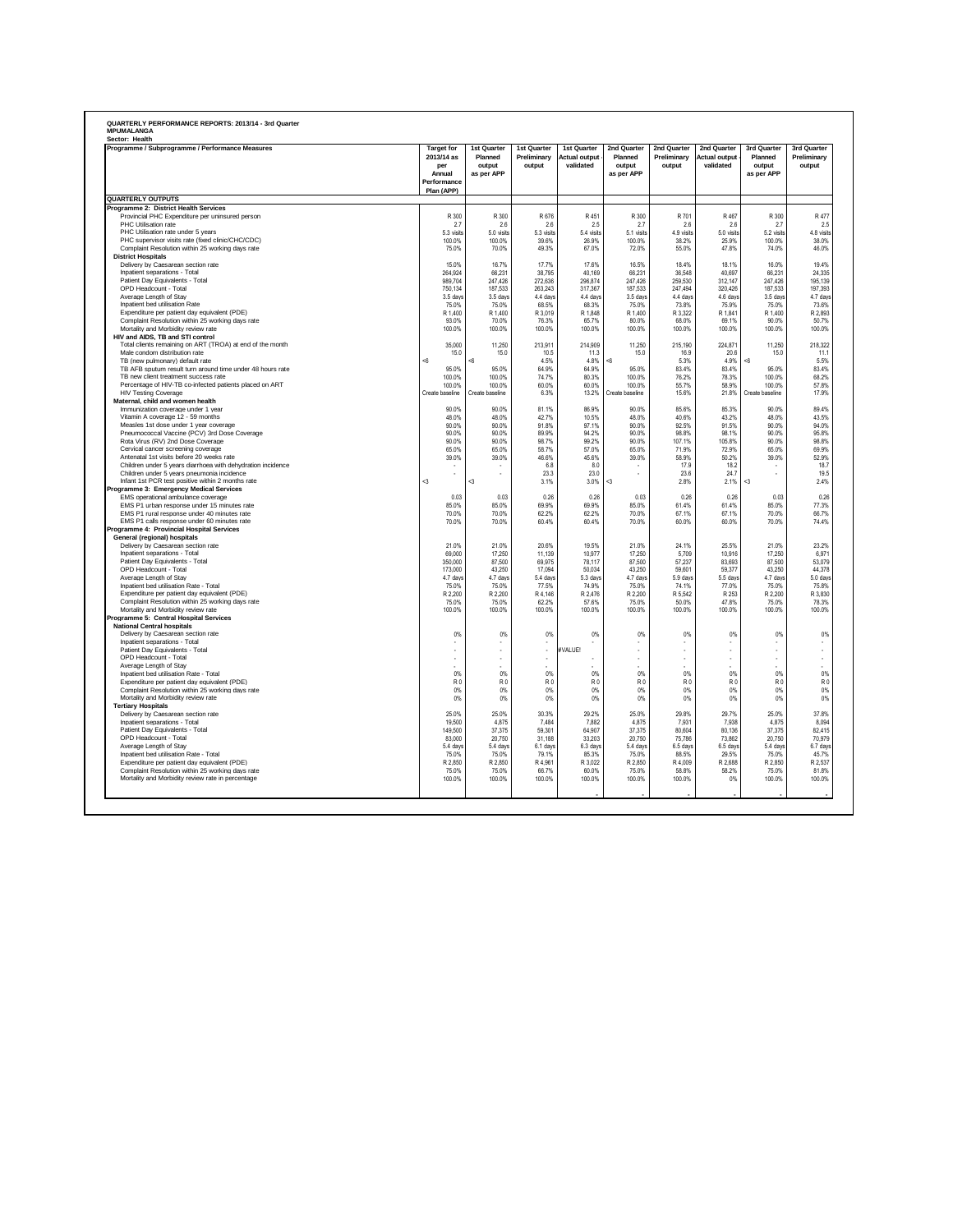| Programme / Subprogramme / Performance Measures                                                                                                | <b>Target for</b><br>2013/14 as<br>per<br>Annual<br>Performance<br>Plan (APP) | 1st Quarter<br>Planned<br>output<br>as per APP | 1st Quarter<br>Preliminary<br>output | 1st Quarter<br><b>Actual output</b><br>validated | 2nd Quarter<br>Planned<br>output<br>as per APP | 2nd Quarter<br>Preliminary<br>output | 2nd Quarter<br><b>Actual output</b><br>validated | 3rd Quarter<br>Planned<br>output<br>as per APP | 3rd Quarter<br>Preliminary<br>output |
|------------------------------------------------------------------------------------------------------------------------------------------------|-------------------------------------------------------------------------------|------------------------------------------------|--------------------------------------|--------------------------------------------------|------------------------------------------------|--------------------------------------|--------------------------------------------------|------------------------------------------------|--------------------------------------|
| <b>QUARTERLY OUTPUTS</b>                                                                                                                       |                                                                               |                                                |                                      |                                                  |                                                |                                      |                                                  |                                                |                                      |
| Programme 2: Social Welfare Services                                                                                                           |                                                                               |                                                |                                      |                                                  |                                                |                                      |                                                  |                                                |                                      |
| <b>Substance Abuse Prevention and Rehabilitation</b>                                                                                           |                                                                               |                                                |                                      |                                                  |                                                |                                      |                                                  |                                                |                                      |
| Number of drug prevention programmes implemented for children                                                                                  | 32 4 32                                                                       | 8 1 0 8                                        | 5 5 21                               | 4 6 9 3                                          | 8 1 0 8                                        | 12 170                               | 12674                                            | 8 1 0 8                                        | 8776                                 |
| Number of drug prevention programmes implemented for youth (19-35)                                                                             | 9980                                                                          | 2495                                           | 2938                                 | 3014                                             | 2495                                           | 5 2 3 5                              | 5 2 3 5                                          | 2495                                           | 4 1 2 3                              |
| Number of service users who completed inpatient treatment services at funded treatment centres                                                 | 288                                                                           | 77                                             | 63                                   | 63                                               | 77                                             | 80                                   | 80                                               | 67                                             | 64                                   |
| Number of service users who completed outpatient based treatment services                                                                      | 570                                                                           | 143                                            | 68                                   | 63                                               | 143                                            | 68                                   | 111                                              | 142                                            | 158                                  |
| Care and Services to Older Persons                                                                                                             |                                                                               |                                                | 1971                                 | 1 1 2 7                                          |                                                | 1 2 5 5                              | 1255                                             |                                                | 1 1 3 2                              |
| Number of older persons accessing funded residential facilities<br>Number of older persons accessing community based care and support services | 1047<br>6 1 8 3                                                               | 1 0 4 7<br>6 183                               | 9313                                 | 4879                                             | 1 0 4 7<br>6 183                               | 5 3 5 1                              | 5351                                             | 1 0 4 7<br>6 183                               | 4689                                 |
| <b>Crime Prevention and Support</b>                                                                                                            |                                                                               |                                                |                                      |                                                  |                                                |                                      |                                                  |                                                |                                      |
| Number of children in conflict with the law assessed                                                                                           | 1 1 7 0                                                                       | 292                                            | 260                                  | 255                                              | 292                                            | 312                                  | 312                                              | 293                                            | 304                                  |
| Number of children in conflict with the law awaiting trial in secure care centre's                                                             | 150                                                                           | 38                                             | 21                                   | 21                                               | 38                                             | 39                                   | 39                                               | 37                                             | 35                                   |
| Number of children in conflict with the law referred to diversion programmes                                                                   | 835                                                                           | 208                                            | 136                                  | 23                                               | 209                                            | 86                                   | 86                                               | 209                                            | 51                                   |
| Number of children in conflict with the law who completed diversion programmes                                                                 | 640                                                                           | 159                                            | 225                                  | 165                                              | 159                                            | 112                                  | 112                                              | 162                                            | 128                                  |
| Services to Persons with Disabilities                                                                                                          |                                                                               |                                                |                                      |                                                  |                                                |                                      |                                                  |                                                |                                      |
| Number of persons with disabilities in funded residential facilities                                                                           | 785                                                                           | 785                                            | 905                                  | 654                                              | 785                                            | 871                                  | 871                                              | 785                                            | 657                                  |
| Number of early warning advisory reports issued                                                                                                |                                                                               |                                                |                                      |                                                  |                                                |                                      |                                                  |                                                |                                      |
| <b>Child Care and Protection Service</b>                                                                                                       |                                                                               |                                                |                                      |                                                  |                                                |                                      |                                                  |                                                |                                      |
| Number of children in need of care and protection placed in Child and Youth Care Centre's                                                      | 858                                                                           | 858                                            | 842                                  | 842                                              | 858                                            | 817                                  | 816                                              | 858                                            | 858                                  |
| Number of children accessing registered Early Childhood Development services                                                                   | 56 203                                                                        | 56 203                                         | 16 350                               | 7648                                             | 56 203                                         | 13898                                | 18212                                            | 56 203                                         | 32 577                               |
| Number of children placed in foster care                                                                                                       | 8808                                                                          | 2609                                           | 1460                                 | 1460                                             | 2610                                           | 1 3 8 4                              | 1219                                             | 1 1 5 2                                        | 1443                                 |
| <b>Victim Empowerment</b>                                                                                                                      |                                                                               |                                                |                                      |                                                  |                                                |                                      |                                                  |                                                |                                      |
| Number of victims of crime and violence in funded VEP service sites                                                                            | 1909                                                                          | 477                                            | 686                                  | 686                                              | 476                                            | 664                                  | 664                                              | 478                                            | 356                                  |
| Number of farmers' days held<br><b>HIV and AIDS</b>                                                                                            | 21                                                                            | -5                                             |                                      |                                                  | 6                                              | $\overline{2}$                       | $\overline{2}$                                   | ĥ                                              |                                      |
| Number of orphans and other children made vulnerable by HIV and AIDS receiving Psychosocial                                                    | 12870                                                                         | 12 870                                         | 5 3 21                               | 7 3 4 1                                          | 12870                                          | 4 8 5 4                              | 4 2 5 6                                          | 12870                                          | 4522                                 |
| Number of CYCW trainees in services training to deliver prevention and early intervention                                                      | 126                                                                           | 126                                            | 40                                   | 16                                               | 126                                            | 149                                  | 149                                              | 126                                            | $\overline{\phantom{a}}$             |
| <b>Social Relief Programme</b>                                                                                                                 |                                                                               |                                                |                                      |                                                  |                                                |                                      |                                                  |                                                |                                      |
| Number of individuals who benefited from social relief of distress programmes                                                                  | 11 255                                                                        | 1840                                           | 21                                   | 33                                               | 2602                                           | 3049                                 | 3049                                             | 3 4 7 0                                        | 4 9 4 6                              |
| Number of vulnerable households accessing nutritious food through DSD programmes                                                               |                                                                               |                                                |                                      | $\overline{\phantom{a}}$                         |                                                |                                      |                                                  |                                                |                                      |
| <b>Care and Support Services to Family</b>                                                                                                     |                                                                               |                                                |                                      |                                                  |                                                |                                      |                                                  |                                                |                                      |
| Number of families participating in family preservation services                                                                               | 6057                                                                          | 1513                                           | 2 4 0 2                              | 2 3 4 9                                          | 1515                                           | 3412                                 | 3412                                             | 1515                                           | 2625                                 |
| Number of family members reunited with their families                                                                                          | 316                                                                           | -74                                            |                                      |                                                  | 75                                             | 72                                   | 72                                               | 93                                             | 54                                   |
| Number of families participating in the Parenting Programme                                                                                    | 1500                                                                          | 375                                            |                                      | 111                                              | 375                                            | 201                                  | 201                                              | 375                                            | 436                                  |
| Programme 3: Development and Research                                                                                                          |                                                                               |                                                |                                      |                                                  |                                                |                                      |                                                  |                                                |                                      |
| <b>Youth Development</b>                                                                                                                       |                                                                               |                                                |                                      |                                                  |                                                |                                      |                                                  |                                                |                                      |
| Number of youth development structures established                                                                                             | 60                                                                            | 60                                             |                                      | 68                                               |                                                |                                      |                                                  |                                                | $\overline{\phantom{a}}$             |
| Number of youth participating in National Youth Service Programme                                                                              |                                                                               |                                                |                                      | ٠                                                |                                                |                                      |                                                  |                                                |                                      |
| Number of youth participating in youth mobilization programmes                                                                                 | 1475                                                                          | ä,                                             |                                      |                                                  | 737                                            | 440                                  | 440                                              | 738                                            | 358                                  |
| Number of youth participating in skills and entrepreneurship development programmes<br><b>Sustainable Livelihoods</b>                          | 2 3 2 5                                                                       |                                                |                                      |                                                  | 1 1 6 2                                        | 391                                  | 391                                              | 1 1 6 3                                        |                                      |
| Number of households profiled                                                                                                                  | 678 586                                                                       | 678 586                                        | 264 513                              | 129 289                                          | $\overline{\phantom{a}}$                       | 278 159                              | 278 159                                          | $\overline{a}$                                 | 151 481                              |
| Number of communities profiled                                                                                                                 | 160                                                                           |                                                |                                      | $\overline{\phantom{a}}$                         | 160                                            | 21                                   | 21                                               | $\overline{\phantom{a}}$                       | 31                                   |
| <b>Institutional Capacity Building and Support</b>                                                                                             |                                                                               |                                                |                                      |                                                  |                                                |                                      |                                                  |                                                |                                      |
| Number of NPOs assisted with registration                                                                                                      | 518                                                                           | 10                                             | 5                                    | -5                                               | 261                                            | 59                                   | 59                                               | 247                                            | 154                                  |
| Number of NPOs capacitated according to the capacity building guideline                                                                        | 1492                                                                          | 20                                             | 30                                   | 30                                               | 521                                            | 178                                  | 178                                              | 498                                            | 498                                  |
| <b>Research and Demography</b>                                                                                                                 |                                                                               |                                                |                                      |                                                  |                                                |                                      |                                                  |                                                |                                      |
| Number of Research Projects completed                                                                                                          | $\overline{4}$                                                                | ٠                                              |                                      |                                                  | ÷.                                             |                                      |                                                  |                                                | ä,                                   |
| Number of demographic profiles completed                                                                                                       | $\overline{1}$                                                                |                                                |                                      |                                                  |                                                |                                      |                                                  |                                                |                                      |
| <b>Population Capacity Development and Advocacy</b>                                                                                            |                                                                               |                                                |                                      |                                                  |                                                |                                      |                                                  |                                                |                                      |
| Number of dissemination workshops for populations and development conducted                                                                    | 3                                                                             |                                                |                                      |                                                  | $\overline{1}$                                 |                                      |                                                  | $\overline{2}$                                 |                                      |
| Number of stakeholders who participated in dissemination workshops for population and                                                          | 15                                                                            |                                                |                                      | ÷                                                | 5                                              |                                      |                                                  | 10                                             | ÷.                                   |
| Number of stakeholders who participated in capacity building training                                                                          | 110                                                                           | 20                                             |                                      | 20                                               | 50                                             | 88                                   | 88                                               | 40                                             | 155                                  |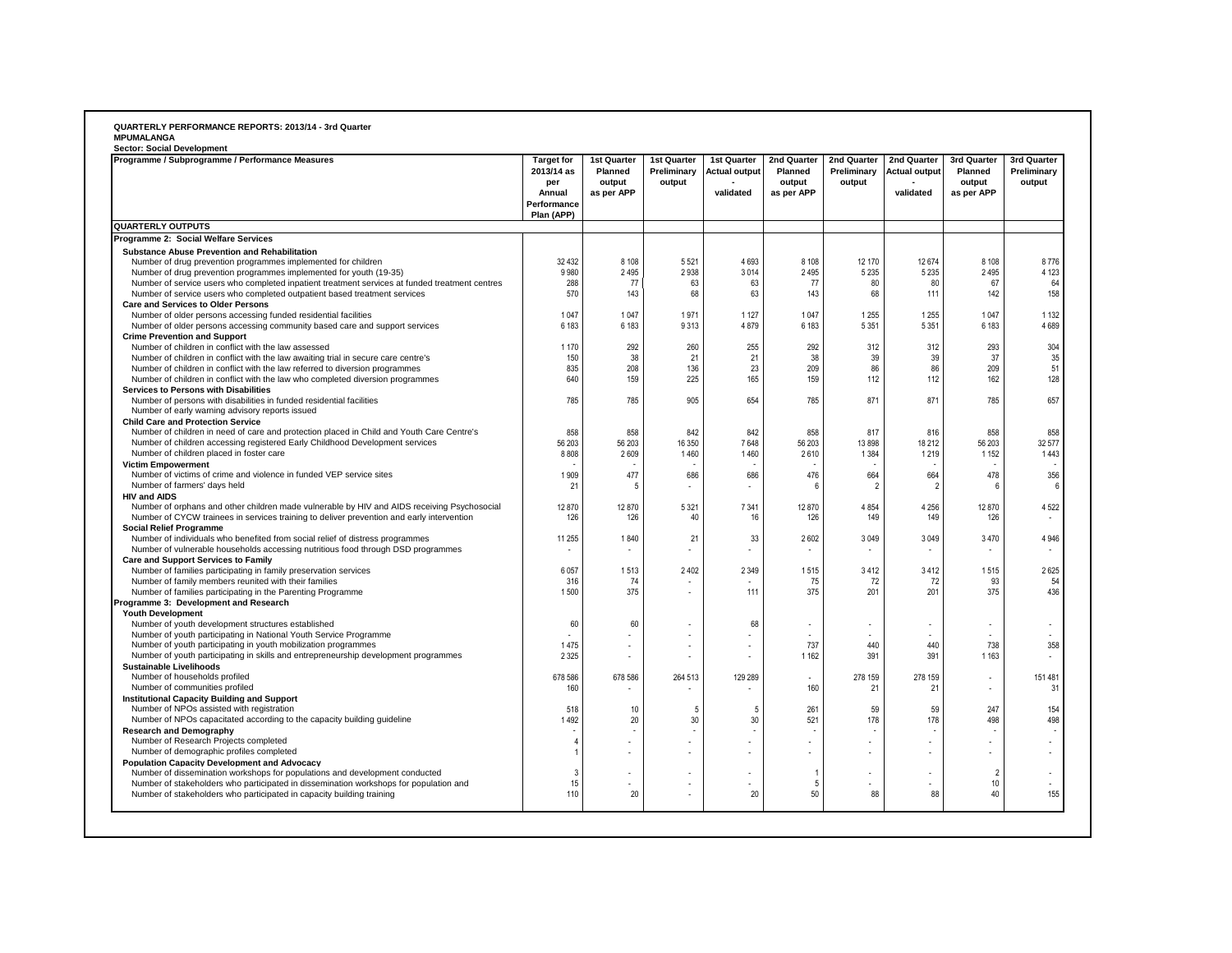#### **QUARTERLY PERFORMANCE REPORTS: 2013/14 - 3rd Quarter MPUMALANGA**

| Sector: Human Settlemen |  |  |
|-------------------------|--|--|
|                         |  |  |

| Programme / Subprogramme / Performance Measures                                                                                                                                                                                                                                                                                            | <b>Target for</b><br>2013/14 as<br>per<br>Annual<br>Performance<br>Plan (APP) | <b>1st Quarter</b><br>Planned<br>output<br>as per APP | <b>1st Quarter</b><br>Preliminary<br>output | 1st Quarter<br>Actual output<br>validated | 2nd Quarter<br>Planned<br>output<br>as per APP | 2nd Quarter<br>Preliminary<br>output | 2nd Quarter<br>Actual output<br>validated | 3rd Quarter<br><b>Planned</b><br>output<br>as per APP | 3rd Quarter<br>Preliminary<br>output |
|--------------------------------------------------------------------------------------------------------------------------------------------------------------------------------------------------------------------------------------------------------------------------------------------------------------------------------------------|-------------------------------------------------------------------------------|-------------------------------------------------------|---------------------------------------------|-------------------------------------------|------------------------------------------------|--------------------------------------|-------------------------------------------|-------------------------------------------------------|--------------------------------------|
| <b>QUARTERLY OUTPUTS</b>                                                                                                                                                                                                                                                                                                                   |                                                                               |                                                       |                                             |                                           |                                                |                                      |                                           |                                                       |                                      |
| Programme 3: Housing Development<br>Number of new housing units completed in the province across all housing programmes being utilised<br>Number of new sites connected to basic water and sanitation services as part of the Integrated<br>Number of households connected to basic services as part of the Informal Settlements Upgrading | 14 655<br>2839<br>4 9 8 0                                                     | 6 1 1 6<br>275<br>300                                 | 1733                                        | 1733<br>1 1 3 8<br>616                    | 6 0 9 8<br>1513<br>300                         | 2 5 9 5<br>185<br>1598               | 2595<br>185<br>1598                       | 1484<br>400<br>2 1 9 1                                | 1668<br>30                           |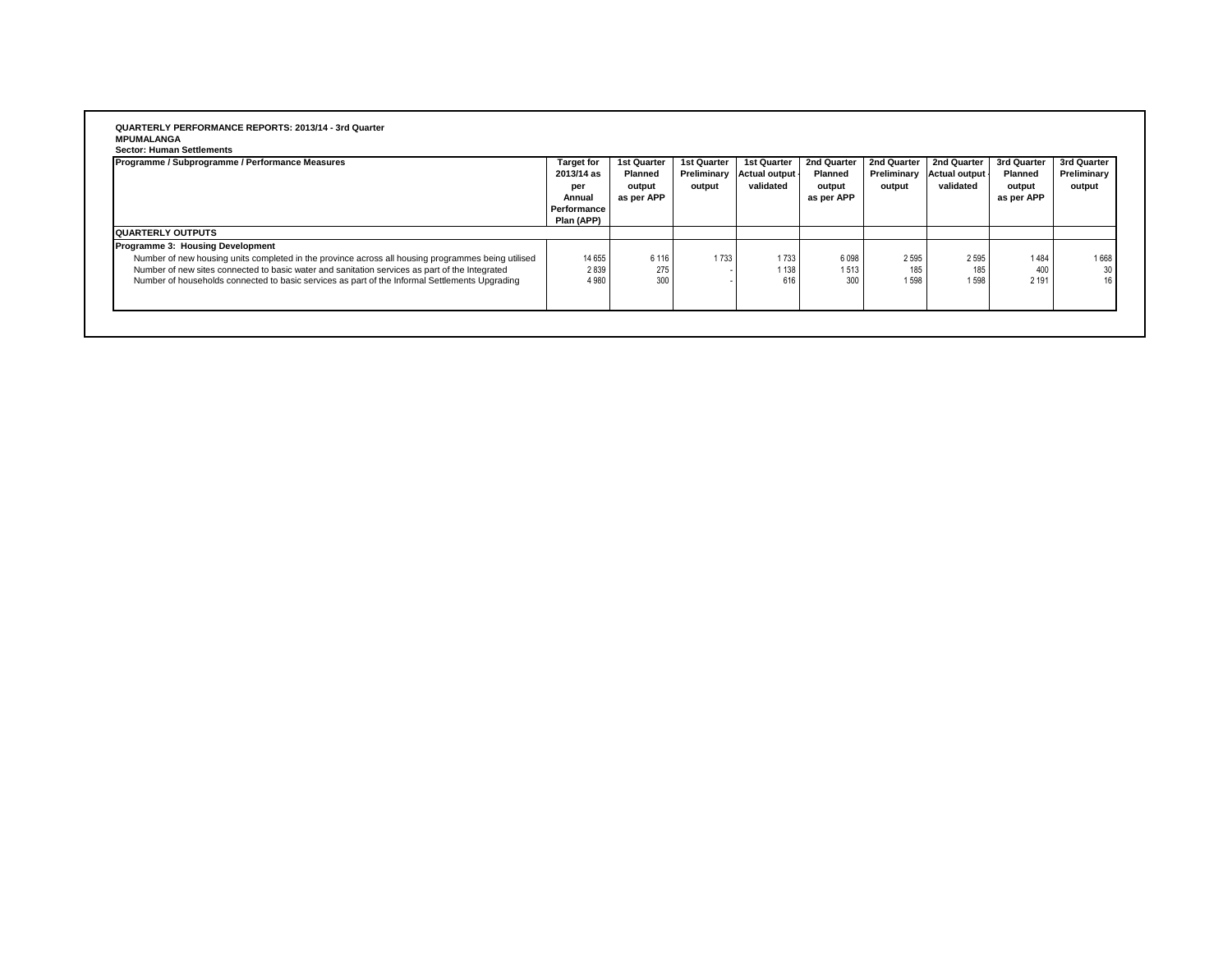#### **QUARTERLY PERFORMANCE REPORTS: 2013/14 - 3rd Quarter MPUMALANGA Sector: Environmental Affairs**

| Programme / Subprogramme / Performance Measures                                                      | <b>Target for</b><br>2013/14 as<br>per<br>Annual<br>Performance<br>Plan (APP) | 1st Quarter<br><b>Planned</b><br>output<br>as per APP | <b>1st Quarter</b><br>Preliminary<br>output | 1st Quarter<br><b>Actual output</b><br>validated | 2nd Quarter<br>Planned<br>output<br>as per APP | 2nd Quarter<br>Preliminary<br>output | 2nd Quarter<br><b>Actual output</b><br>validated | 3rd Quarter<br><b>Planned</b><br>output<br>as per APP | 3rd Quarter<br>Preliminary<br>output |
|------------------------------------------------------------------------------------------------------|-------------------------------------------------------------------------------|-------------------------------------------------------|---------------------------------------------|--------------------------------------------------|------------------------------------------------|--------------------------------------|--------------------------------------------------|-------------------------------------------------------|--------------------------------------|
| <b>QUARTERLY OUTPUTS</b>                                                                             |                                                                               |                                                       |                                             |                                                  |                                                |                                      |                                                  |                                                       |                                      |
| Programme 3: Compliance and Enforcement                                                              |                                                                               |                                                       |                                             |                                                  |                                                |                                      |                                                  |                                                       |                                      |
| <b>Environmental Quality Management Compliance and Enforcement</b>                                   |                                                                               |                                                       |                                             |                                                  |                                                |                                      |                                                  |                                                       |                                      |
| Number of criminal enforcement actions finalized for non-compliance with environmental legislation   | 10                                                                            |                                                       |                                             |                                                  |                                                |                                      |                                                  |                                                       |                                      |
| Number of administrative enforcement actions taken for non-compliance with environmental legislation | 40                                                                            | 10                                                    |                                             |                                                  | 10                                             | 27                                   | 27                                               | 10                                                    |                                      |
| Number of compliance inspections conducted (O10)                                                     | 50                                                                            | 14                                                    | 28                                          | 28                                               | 14                                             | 33                                   | 33                                               | 10                                                    |                                      |
| <b>Biodiversity Management, Compliance and Enforcement</b>                                           |                                                                               |                                                       |                                             |                                                  |                                                |                                      |                                                  |                                                       |                                      |
| Number of S24G applications finalized                                                                | 15                                                                            |                                                       |                                             |                                                  |                                                |                                      |                                                  |                                                       |                                      |
| Programme 4: Environmental Quality Management                                                        |                                                                               |                                                       |                                             |                                                  |                                                |                                      |                                                  |                                                       |                                      |
| <b>Impact Management</b>                                                                             |                                                                               |                                                       |                                             |                                                  |                                                |                                      |                                                  |                                                       |                                      |
| Number of EIA applications finalised within legislated timeframes                                    | 150                                                                           | 40                                                    | 68                                          | 68                                               | 40                                             | 48                                   |                                                  | 30                                                    | 30                                   |
| <b>Pollution and Waste Management</b>                                                                |                                                                               |                                                       |                                             |                                                  |                                                |                                      |                                                  |                                                       |                                      |
| Number of air emission licenses applications finalised within legislated time-frames                 | 15                                                                            |                                                       |                                             |                                                  |                                                |                                      |                                                  |                                                       |                                      |
| Number of Waste Licenses applications finalised within legislated time-frames                        | 24                                                                            |                                                       |                                             |                                                  |                                                |                                      |                                                  |                                                       |                                      |
| Programme 6: Environmental Empowerment Services                                                      |                                                                               |                                                       |                                             |                                                  |                                                |                                      |                                                  |                                                       |                                      |
| <b>Environmental Capacity Development and Support</b>                                                |                                                                               |                                                       |                                             |                                                  |                                                |                                      |                                                  |                                                       |                                      |
| Number of job opportunities created through environmental programmes                                 | 12                                                                            |                                                       |                                             |                                                  |                                                |                                      |                                                  |                                                       |                                      |
| Number of early warning advisory reports issued                                                      | 18                                                                            |                                                       |                                             |                                                  |                                                |                                      | 12                                               |                                                       |                                      |
| <b>Environmental Communication and Awareness Raising</b>                                             |                                                                               | 27                                                    |                                             |                                                  |                                                |                                      |                                                  |                                                       |                                      |
| Number of Environmental Awareness Activities conducted                                               | 27                                                                            |                                                       | 73                                          | 73                                               |                                                | 3 5 3 8                              | 3 5 3 8                                          |                                                       |                                      |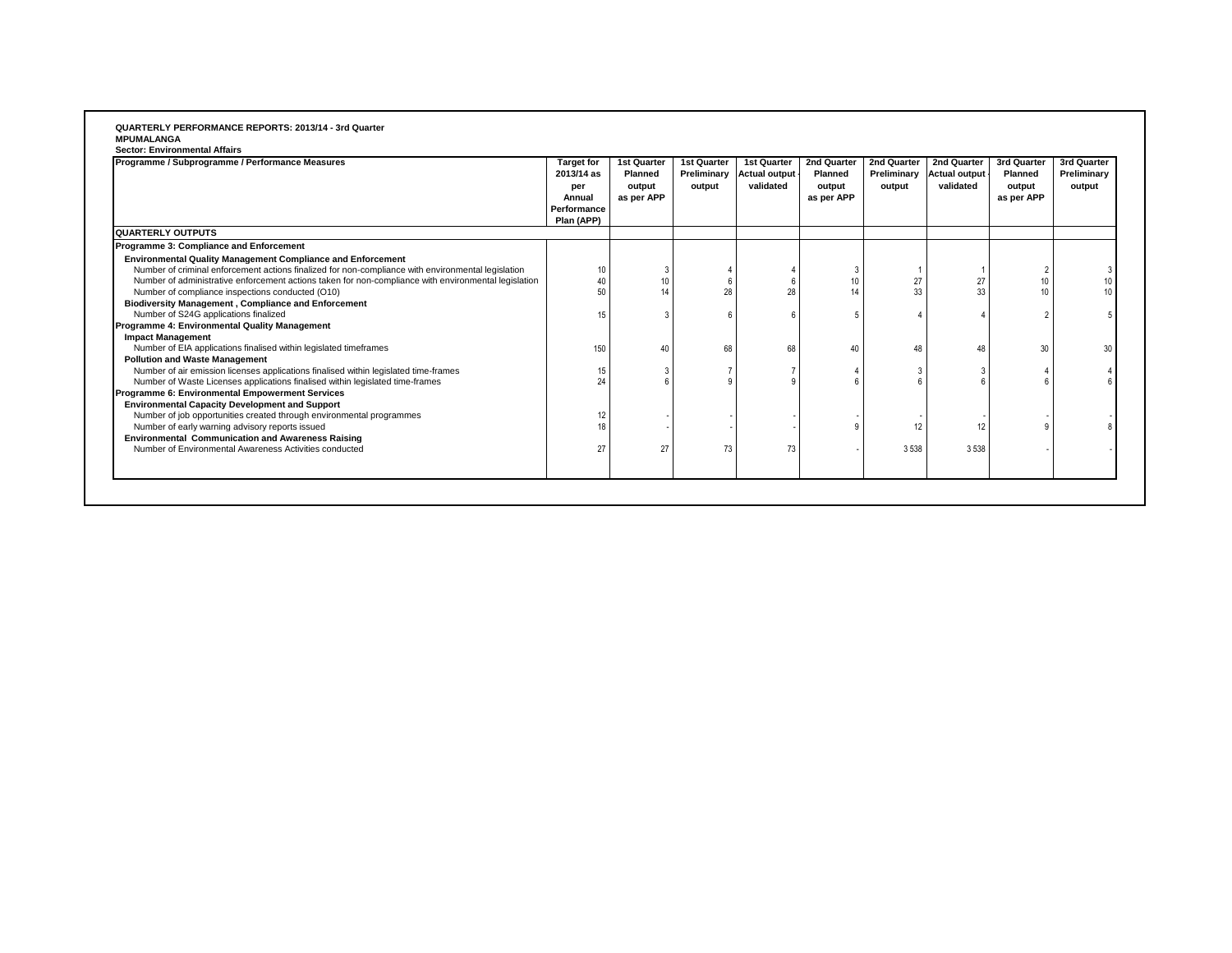| Sector: Economic Development                                                           |                                                                               |                                                |                                      |                                                  |                                                |                                      |                                                  |                                                |                                      |
|----------------------------------------------------------------------------------------|-------------------------------------------------------------------------------|------------------------------------------------|--------------------------------------|--------------------------------------------------|------------------------------------------------|--------------------------------------|--------------------------------------------------|------------------------------------------------|--------------------------------------|
| Programme / Subprogramme / Performance Measures                                        | <b>Target for</b><br>2013/14 as<br>per<br>Annual<br>Performance<br>Plan (APP) | 1st Quarter<br>Planned<br>output<br>as per APP | 1st Quarter<br>Preliminary<br>output | 1st Quarter<br><b>Actual output</b><br>validated | 2nd Quarter<br>Planned<br>output<br>as per APP | 2nd Quarter<br>Preliminary<br>output | 2nd Quarter<br><b>Actual output</b><br>validated | 3rd Quarter<br>Planned<br>output<br>as per APP | 3rd Quarter<br>Preliminary<br>output |
| <b>QUARTERLY OUTPUTS</b>                                                               |                                                                               |                                                |                                      |                                                  |                                                |                                      |                                                  |                                                |                                      |
| Programme 2: Integrated Economic Development Services                                  |                                                                               |                                                |                                      |                                                  |                                                |                                      |                                                  |                                                |                                      |
| <b>Enterprise Development</b>                                                          |                                                                               |                                                |                                      |                                                  |                                                |                                      |                                                  |                                                |                                      |
| Number of existing SMME's supported                                                    | 80                                                                            | 20                                             | 112                                  | 112                                              | 20                                             | 115                                  | 115                                              | 20                                             | 113                                  |
| Number of new SMME's developed                                                         | 50                                                                            | 13                                             | 55                                   | 55                                               | 13                                             | 72                                   | 72                                               | 13                                             | 71                                   |
| Number of existing cooperatives supported                                              | 40                                                                            |                                                | 11                                   | 11                                               |                                                | 27                                   | 27                                               | 10                                             | 18                                   |
| Number of new cooperatives developed<br><b>Regional and Local Economic Development</b> |                                                                               | 10                                             |                                      |                                                  | $10$                                           | 22                                   | 22                                               |                                                | 12                                   |
| Number of economic development projects supported at local and regional levels         | 3                                                                             |                                                |                                      | 1                                                | $\overline{1}$                                 |                                      |                                                  |                                                |                                      |
| Number of capacity building interventions to municipalities                            |                                                                               |                                                |                                      |                                                  |                                                |                                      |                                                  |                                                |                                      |
| <b>Economic Empowerment</b>                                                            |                                                                               |                                                |                                      |                                                  |                                                |                                      |                                                  |                                                |                                      |
| Number of target groups specific opportunities identified                              | 20                                                                            | 5                                              | 5                                    | 5                                                | 5                                              | -5                                   | 5                                                |                                                | 10                                   |
| Number of target groups specific interventions                                         | 8                                                                             | $\overline{\phantom{a}}$                       | $\mathsf{f}$                         | 6                                                | $\overline{2}$                                 | $\overline{\phantom{a}}$             | $\overline{\phantom{a}}$                         | 2                                              | 2                                    |
| Programme 3: Trade and Sector Development                                              |                                                                               |                                                |                                      |                                                  |                                                |                                      |                                                  |                                                |                                      |
| <b>Trade and Investment Promotion</b>                                                  |                                                                               |                                                |                                      |                                                  |                                                |                                      |                                                  |                                                |                                      |
| Number of investments projects realized                                                | 6                                                                             |                                                |                                      |                                                  | $\overline{2}$                                 | -5                                   | 5                                                | $\overline{\phantom{a}}$                       |                                      |
| Number of businesses assisted with exports                                             | 3                                                                             |                                                |                                      |                                                  | $\mathbf{1}$                                   | 30                                   | 30                                               | $\overline{1}$                                 | 27                                   |
| <b>Sector Development</b>                                                              |                                                                               |                                                |                                      |                                                  | 22                                             | 22                                   | 22                                               | 22                                             |                                      |
| Number of people trained<br>Number of businesses assisted with proactive interventions | 70<br>50                                                                      | 20                                             | 25                                   | 25                                               | 10                                             | 55                                   | 55                                               | 10                                             | 27<br>21                             |
| <b>Strategic Initiative</b>                                                            |                                                                               |                                                |                                      |                                                  |                                                |                                      |                                                  |                                                |                                      |
| Number of people trained                                                               | 50                                                                            | $10$                                           |                                      | 4                                                | $10$                                           |                                      |                                                  | 15                                             |                                      |
| Number of infrastructure project supported                                             | $\overline{A}$                                                                | $\overline{a}$                                 |                                      | 4                                                | $\overline{4}$                                 | $\Delta$                             |                                                  | $\mathbf{A}$                                   |                                      |
| Programme 4: Business Regulations and Governance                                       |                                                                               |                                                |                                      |                                                  |                                                |                                      |                                                  |                                                |                                      |
| Governance                                                                             |                                                                               |                                                |                                      |                                                  |                                                |                                      |                                                  |                                                |                                      |
| Number of agency performance reports received and analysed                             | $\Delta$                                                                      |                                                |                                      | 1                                                | $\overline{1}$                                 |                                      |                                                  |                                                |                                      |
| <b>Regulation Services</b>                                                             |                                                                               |                                                |                                      |                                                  |                                                |                                      |                                                  |                                                |                                      |
| Number of barriers identified                                                          |                                                                               |                                                |                                      |                                                  |                                                |                                      |                                                  |                                                |                                      |
| Number of barriers addressed                                                           |                                                                               |                                                |                                      |                                                  |                                                |                                      |                                                  |                                                |                                      |
| <b>Consumer Protection</b>                                                             |                                                                               | 30                                             | 58                                   |                                                  | 40                                             |                                      | 84                                               |                                                |                                      |
| Number of consumer education programmes conducted<br>Number of complaints received     | 160<br>1600                                                                   | 400                                            | 497                                  | 58<br>497                                        | 450                                            | 84<br>509                            | 509                                              | 45<br>350                                      | 80<br>464                            |
| Number of complaints resolved                                                          | 1400                                                                          | 350                                            | 502                                  | 502                                              | 400                                            | 496                                  | 496                                              | 300                                            | 478                                  |
| <b>Liquor Regulation</b>                                                               |                                                                               |                                                |                                      |                                                  |                                                |                                      |                                                  |                                                |                                      |
| Number of applications received                                                        | 1 0 0 0                                                                       | 250                                            | 314                                  | 314                                              | 250                                            | 149                                  | 149                                              | 250                                            | 151                                  |
| Number of licenses issued                                                              |                                                                               |                                                | 57                                   | 57                                               |                                                | 81                                   | 81                                               |                                                | 131                                  |
| Number of awareness programmes conducted                                               | 12                                                                            | -3                                             | 3                                    | 3                                                | 3                                              |                                      | $\overline{\mathbf{r}}$                          | 3                                              |                                      |
| Number of people reached through awareness programmes                                  | 400                                                                           | 100                                            |                                      |                                                  | 100                                            | 127                                  | 127                                              | 100                                            | 58                                   |
| Number of inspections conducted                                                        | 1600                                                                          | 400                                            | 497                                  | 497                                              | 450                                            | 116                                  | 116                                              | 350                                            | 190                                  |
| Number of social responsibility programmes conducted                                   |                                                                               |                                                |                                      |                                                  |                                                |                                      |                                                  |                                                |                                      |
| <b>Gambling and Betting</b><br>Number of licenses issued                               |                                                                               |                                                | 65                                   | 65                                               |                                                | 257                                  | 257                                              |                                                | 61                                   |
| Number of awareness programmes conducted                                               | 40                                                                            | 10                                             |                                      | 16                                               | 10                                             | 16                                   | 12                                               | 10                                             | $\ddot{\phantom{1}}$                 |
| Number of inspections conducted                                                        | $\overline{4}$                                                                |                                                |                                      | 1                                                | $\overline{1}$                                 |                                      |                                                  |                                                |                                      |
| Number of compliance audits conducted                                                  | 20                                                                            | 5                                              | 5                                    | 5                                                | 5                                              | 5                                    | 5                                                |                                                |                                      |
| Number of social responsibility programmes conducted                                   | 15                                                                            |                                                | $\mathbf{Q}$                         | $\overline{2}$                                   | $\overline{4}$                                 |                                      | Я                                                |                                                |                                      |
| Programme 5: Economic Planning                                                         |                                                                               |                                                |                                      |                                                  |                                                |                                      |                                                  |                                                |                                      |
| <b>Policy and Planning</b>                                                             |                                                                               |                                                |                                      |                                                  |                                                |                                      |                                                  |                                                |                                      |
| Number of economic strategies developed                                                | 2                                                                             |                                                |                                      |                                                  | -1                                             |                                      |                                                  |                                                |                                      |
| Number of strategies reviewed                                                          | $\overline{\phantom{a}}$                                                      |                                                |                                      |                                                  | $\overline{2}$                                 |                                      |                                                  |                                                |                                      |
| <b>Research and Development</b>                                                        |                                                                               |                                                |                                      |                                                  |                                                |                                      |                                                  |                                                |                                      |
| Number of Research and Development initiatives supported<br>Number of research reports | 3                                                                             |                                                |                                      |                                                  |                                                |                                      |                                                  |                                                |                                      |
| Knowledge Management                                                                   |                                                                               |                                                |                                      |                                                  | -1                                             |                                      |                                                  |                                                |                                      |
| Number of provincial economic intelligence reports produced                            | 3                                                                             |                                                |                                      |                                                  | $\overline{1}$                                 |                                      |                                                  |                                                |                                      |
| <b>Monitoring and Evaluation</b>                                                       |                                                                               |                                                |                                      |                                                  |                                                |                                      |                                                  |                                                |                                      |
| Number of monitoring reports produced                                                  | $\overline{2}$                                                                |                                                |                                      |                                                  | $\overline{1}$                                 |                                      |                                                  |                                                |                                      |
| Number of evaluation reports produced                                                  |                                                                               |                                                |                                      |                                                  |                                                |                                      |                                                  |                                                |                                      |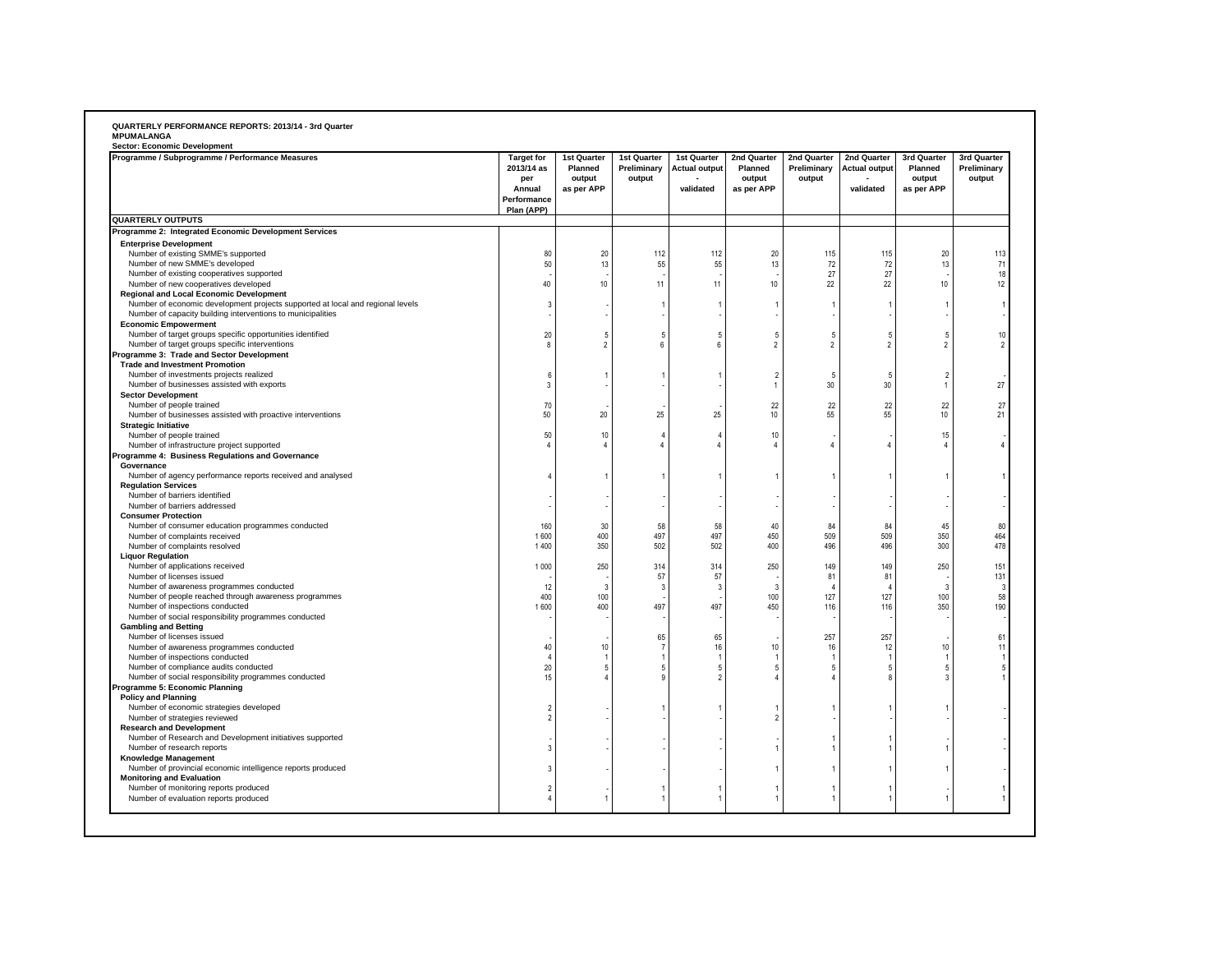### **QUARTERLY PERFORMANCE REPORTS: 2013/14 - 3rd Quarter**

| Programme / Subprogramme / Performance Measures                                                         | <b>Target for</b><br>2013/14 as<br>per<br>Annual<br>Performance<br>Plan (APP) | <b>1st Quarter</b><br><b>Planned</b><br>output<br>as per APP | 1st Quarter<br>output | 1st Quarter<br>Preliminary Actual output<br>validated | 2nd Quarter<br>Planned<br>output<br>as per APP | 2nd Quarter<br>Preliminary<br>output | 2nd Quarter<br><b>Actual output</b><br>validated | 3rd Quarter<br>Planned<br>output<br>as per APP | 3rd Quarter<br>Preliminary<br>output |
|---------------------------------------------------------------------------------------------------------|-------------------------------------------------------------------------------|--------------------------------------------------------------|-----------------------|-------------------------------------------------------|------------------------------------------------|--------------------------------------|--------------------------------------------------|------------------------------------------------|--------------------------------------|
| <b>QUARTERLY OUTPUTS</b>                                                                                |                                                                               |                                                              |                       |                                                       |                                                |                                      |                                                  |                                                |                                      |
| Programme 2: Public Works Infrastructure                                                                |                                                                               |                                                              |                       |                                                       |                                                |                                      |                                                  |                                                |                                      |
| Design                                                                                                  |                                                                               |                                                              |                       |                                                       |                                                |                                      |                                                  |                                                |                                      |
| Number of detailed designs completed for implementation                                                 | 64                                                                            | 18                                                           |                       | $\overline{7}$                                        | 23                                             | 25                                   | 25                                               | 12                                             |                                      |
| Construction                                                                                            |                                                                               |                                                              |                       |                                                       |                                                |                                      |                                                  |                                                |                                      |
| Number of projects completed within the contract period                                                 | 84                                                                            | 15                                                           | 32                    | 30                                                    | $\overline{7}$                                 | 6                                    |                                                  | 40                                             |                                      |
| Number of projects completed within budget                                                              | 84                                                                            | 15                                                           | 37                    | 37                                                    | $\overline{7}$                                 | 11                                   | 11                                               | 40                                             |                                      |
| Value of contracts awarded to HDI contractors expressed as a percentage of the total value of contracts | 85                                                                            | 85                                                           | 100                   | 100                                                   | 85                                             |                                      |                                                  | 85                                             |                                      |
| Value of contracts awarded to WOE's expressed as a percentage of the total value of contracts           | 25                                                                            | 25                                                           | 57                    | 57                                                    | 25                                             |                                      |                                                  | 25                                             |                                      |
| <b>Maintenance</b>                                                                                      |                                                                               |                                                              |                       |                                                       |                                                |                                      |                                                  |                                                |                                      |
| The number of maintenance projects completed as a ratio to the number of planned maintenance            |                                                                               |                                                              |                       |                                                       |                                                |                                      |                                                  |                                                |                                      |
| Number of maintenance projects awarded                                                                  |                                                                               |                                                              |                       |                                                       |                                                |                                      |                                                  |                                                |                                      |
| Number of scheduled maintenance projects completed within the contracted period                         |                                                                               |                                                              |                       |                                                       |                                                |                                      |                                                  |                                                |                                      |
| Number of scheduled maintenance projects completed within agreed budget                                 |                                                                               |                                                              |                       |                                                       |                                                |                                      |                                                  |                                                |                                      |
| Number of condition assessments conducted on state-owned buildings                                      | 600                                                                           |                                                              |                       |                                                       | 300                                            |                                      |                                                  | 300                                            |                                      |
| <b>Immovable Assets</b>                                                                                 |                                                                               |                                                              |                       |                                                       |                                                |                                      |                                                  |                                                |                                      |
| Percentage of erf data checked for completeness to the total number of erven in Asset Register          | 50                                                                            |                                                              |                       |                                                       |                                                |                                      |                                                  |                                                |                                      |
| <b>Facility Operations</b>                                                                              |                                                                               |                                                              |                       |                                                       |                                                |                                      |                                                  |                                                |                                      |
| Number of properties receiving facilities management services                                           |                                                                               |                                                              |                       |                                                       |                                                |                                      |                                                  |                                                |                                      |
| Programme 3: Expanded Public Works Programme                                                            |                                                                               |                                                              |                       |                                                       |                                                |                                      |                                                  |                                                |                                      |
| <b>Community Development</b>                                                                            |                                                                               |                                                              |                       |                                                       |                                                |                                      |                                                  |                                                |                                      |
| Number of EPWP work opportunities created by the Provincial Department of Public Works/Roads            | 8 9 0 8                                                                       | 980                                                          |                       | 3994                                                  | 2672                                           |                                      | 1524                                             | 2672                                           |                                      |
| Number of full time equivalents (FTEs) created by the Provincial Department of Public Works/Roads       | 4 3 0 9                                                                       | 474                                                          |                       | 833                                                   | 1508                                           |                                      | 1 2 0 7                                          | 1508                                           |                                      |
| <b>Innovation and Empowerment</b>                                                                       |                                                                               |                                                              |                       |                                                       |                                                |                                      |                                                  |                                                |                                      |
| Number of farmers' days held                                                                            |                                                                               | 4                                                            |                       | 3                                                     | 4                                              |                                      |                                                  |                                                |                                      |
| <b>Co-ordination and Compliance Monitoring</b>                                                          |                                                                               |                                                              |                       |                                                       |                                                |                                      |                                                  |                                                |                                      |
| Number of work opportunities created by the province                                                    | 76 136                                                                        | 8375                                                         |                       | 12 5 20                                               | 26 648                                         |                                      | 27 118                                           | 26 648                                         |                                      |
| Number of Full Time Equivalents (FTE) created by the province                                           | 32 655                                                                        | 3592                                                         |                       | 2719                                                  | 11 4 29                                        |                                      | 7904                                             | 11 4 29                                        |                                      |
| Number of work opportunities created for people with disabilities by the province                       | 1522                                                                          | 167                                                          |                       | 6                                                     | 533                                            |                                      | 530                                              | 533                                            |                                      |
| Number of work opportunities created for youth by the province                                          | 30 454                                                                        | 3 3 5 0                                                      |                       | 6796                                                  | 10 659                                         |                                      | 12 0 21                                          | 10 659                                         |                                      |
|                                                                                                         |                                                                               |                                                              |                       |                                                       |                                                |                                      |                                                  |                                                |                                      |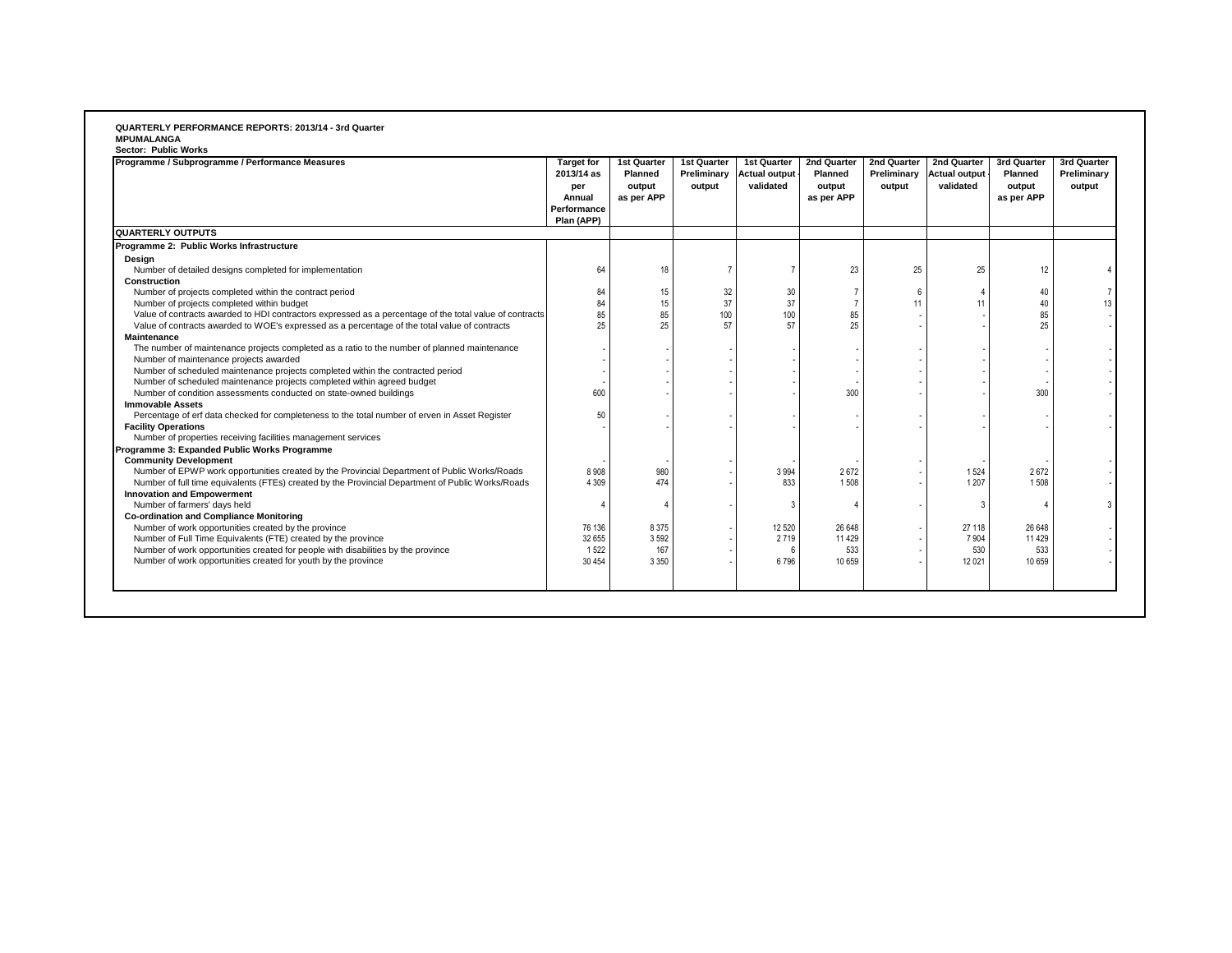#### **QUARTERLY PERFORMANCE REPORTS: 2013/14 - 3rd Quarter MPUMALANGA**

|                                                                                                      | per<br>Annual<br>Performance<br>Plan (APP) | <b>Planned</b><br>output<br>as per APP | Preliminary<br>output | <b>Actual output</b><br>validated | <b>Planned</b><br>output<br>as per APP | Preliminary<br>output | Actual output<br>validated | <b>Planned</b><br>output<br>as per APP | Preliminary<br>output |
|------------------------------------------------------------------------------------------------------|--------------------------------------------|----------------------------------------|-----------------------|-----------------------------------|----------------------------------------|-----------------------|----------------------------|----------------------------------------|-----------------------|
| <b>QUARTERLY OUTPUTS</b>                                                                             |                                            |                                        |                       |                                   |                                        |                       |                            |                                        |                       |
| Programme 2: Cultural Affairs                                                                        |                                            |                                        |                       |                                   |                                        |                       |                            |                                        |                       |
| <b>Arts and Culture</b>                                                                              |                                            |                                        |                       |                                   |                                        |                       |                            |                                        |                       |
| Number of structures supported                                                                       | 25                                         | 25                                     |                       |                                   |                                        |                       |                            |                                        | 18                    |
| Number of significant days hosted in the cultural calendar                                           | $\overline{7}$                             | -3                                     | я                     | $\mathcal{R}$                     | $\overline{2}$                         | $\overline{2}$        | $\overline{2}$             |                                        |                       |
| <b>Museums and Heritage</b>                                                                          |                                            |                                        |                       |                                   |                                        |                       |                            |                                        |                       |
| Number of people visiting the facilities                                                             | 50 000                                     | 12 500                                 | 11 267                | 11 267                            | 12 500                                 | 17 144                | 17 135                     | 12 500                                 | 11 703                |
| Number of brochures and publications distributed                                                     | 21 000                                     | 5 2 5 0                                | 3790                  | 3790                              | 5 2 5 0                                | 7400                  | 7400                       | 5 2 5 0                                | 5 5 7 7               |
| <b>Language Services</b>                                                                             |                                            |                                        |                       |                                   |                                        |                       |                            |                                        |                       |
| Number of language coordinating structures supported                                                 | 3                                          | ٠                                      |                       |                                   | 3                                      | $\overline{2}$        |                            |                                        |                       |
| Programme 3: Library and Archive Services                                                            |                                            |                                        |                       |                                   |                                        |                       |                            |                                        |                       |
| <b>Library Services</b>                                                                              |                                            |                                        |                       |                                   |                                        |                       |                            |                                        |                       |
| Number of Library materials procured                                                                 | 30 000                                     | ÷.                                     |                       | ٠                                 |                                        |                       |                            |                                        |                       |
| Number of monitoring visits done                                                                     | 489                                        | 122                                    | 122                   | 122                               | 122                                    | 122                   | 122                        | 123                                    | 123                   |
| <b>Archives Services</b>                                                                             |                                            |                                        |                       |                                   |                                        |                       |                            |                                        |                       |
| Number of Record Classification systems approved                                                     | $\overline{2}$                             |                                        |                       |                                   | $\mathbf{1}$                           |                       |                            |                                        | ٠                     |
| Number of governmental bodies inspected                                                              | 38                                         | 8                                      | Я                     |                                   | 10                                     | 9                     | 9                          | 10                                     | 12                    |
| Number of early warning advisory reports issued                                                      | 38                                         | ÷.                                     |                       |                                   |                                        |                       |                            | 38                                     | 35                    |
| Number of awareness and promotional projects rolled out to communities                               | 18                                         | 6                                      | 2                     |                                   | 6                                      | 6                     |                            |                                        |                       |
| Programme 4: Sport and Recreation                                                                    |                                            |                                        |                       |                                   |                                        |                       |                            |                                        |                       |
| <b>Sports</b>                                                                                        |                                            |                                        |                       |                                   |                                        |                       |                            |                                        |                       |
| Number of formal talent identification programme supported                                           | 8                                          | ۰                                      |                       | ٠                                 | $\overline{2}$                         | $\overline{2}$        | $\overline{2}$             |                                        | 3                     |
| Number of talented athletes supported within a structured development programme by sport federations | 50                                         | 10                                     |                       |                                   | 10                                     | 14                    | 14                         | 20                                     | $20\,$                |
| Number of affiliated functional clubs per sporting code supported                                    | 80                                         | 10                                     |                       |                                   | 30                                     | 36                    | 36                         | 30                                     | 30                    |
| Number of farmers' days held                                                                         | 18                                         | ٠                                      |                       | ÷.                                | 18                                     | $\overline{3}$        | $\mathbf{3}$               | ÷.                                     |                       |
| Number of accredited sport academies supported                                                       | 3                                          | 3                                      |                       |                                   | 3                                      |                       |                            | 3                                      | ٠                     |
| Number of elite athletes supported through the provincial academy system                             | 110                                        | 14                                     |                       |                                   | 30                                     | 82                    | 82                         | 60                                     | 60                    |
| Number of affiliated provincial sport federations supported                                          | 16                                         | 3                                      |                       |                                   | 5                                      | 13                    | <b>q</b>                   | 5                                      | ٠                     |
| Number of jobs created                                                                               | 41                                         | 37                                     | g                     |                                   |                                        |                       |                            |                                        | 32                    |
| Recreation                                                                                           |                                            |                                        |                       |                                   |                                        |                       |                            |                                        |                       |
| Number of sustainable active recreation programmes organised and implemented                         | $\overline{4}$                             |                                        |                       |                                   | 1                                      |                       |                            | 2                                      |                       |
|                                                                                                      |                                            | ٠                                      |                       | $\sim$                            |                                        |                       |                            |                                        |                       |
| Number of people actively participating in organised active recreation events                        | 60 000                                     | 20 000                                 | 11 637                | 11 637                            | 20 000                                 | 8974                  | 8974                       | 10 000                                 | 11 063                |
| <b>School Sports</b>                                                                                 |                                            |                                        |                       |                                   |                                        |                       |                            |                                        |                       |
| Number of learners participating in school sport tournaments at a district level                     | 8 4 7 5                                    | 2650                                   | 2650                  | 2650                              | 1 2 2 5                                | 2901                  | 2 9 0 1                    | 2 2 0 0                                | 1 1 8 1               |
| Number of educators/sport assistants trained to deliver school sport programmes                      | 640                                        | 160                                    | 49                    | 49                                | 160                                    | 248                   | 248                        | 160                                    | 105                   |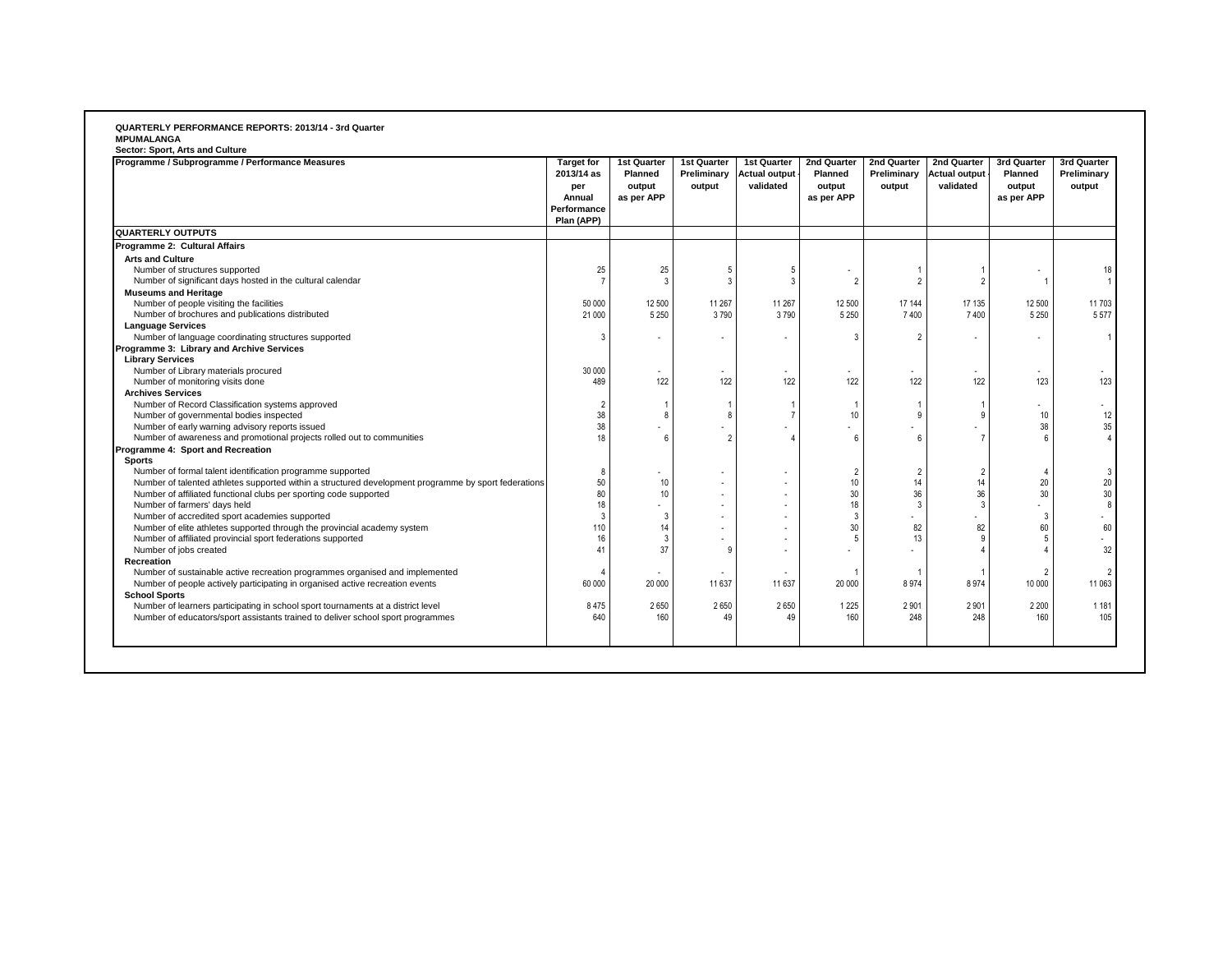| Sector: Agriculture                                                                                                                                                                                                                                                                                                                                     |                                                                               |                                                |                                               |                                                  |                                                |                                      |                                                  |                                                      |                                             |
|---------------------------------------------------------------------------------------------------------------------------------------------------------------------------------------------------------------------------------------------------------------------------------------------------------------------------------------------------------|-------------------------------------------------------------------------------|------------------------------------------------|-----------------------------------------------|--------------------------------------------------|------------------------------------------------|--------------------------------------|--------------------------------------------------|------------------------------------------------------|---------------------------------------------|
| Programme / Subprogramme / Performance Measures                                                                                                                                                                                                                                                                                                         | <b>Target for</b><br>2013/14 as<br>per<br>Annual<br>Performance<br>Plan (APP) | 1st Quarter<br>Planned<br>output<br>as per APP | 1st Quarter<br>Preliminary<br>output          | 1st Quarter<br><b>Actual output</b><br>validated | 2nd Quarter<br>Planned<br>output<br>as per APP | 2nd Quarter<br>Preliminary<br>output | 2nd Quarter<br><b>Actual output</b><br>validated | 3rd Quarter<br>Planned<br>output<br>as per APP       | 3rd Quarter<br>Preliminary<br>output        |
| <b>QUARTERLY OUTPUTS</b>                                                                                                                                                                                                                                                                                                                                |                                                                               |                                                |                                               |                                                  |                                                |                                      |                                                  |                                                      |                                             |
| Programme 2: Sustainable Resource Management                                                                                                                                                                                                                                                                                                            |                                                                               |                                                |                                               |                                                  |                                                |                                      |                                                  |                                                      |                                             |
| <b>Engineering Services</b><br>Number of agricultural engineering advisory reports prepared<br>Number of designs with specifications for agricultural engineering solutions provided<br>Number of final certificates issued for infrastructure constructed<br>Number of clients provided with engineering advice during official visits                 | 97<br>105<br>193<br>322                                                       | 23<br>45<br>92<br>88                           | 23<br>30<br>31<br>88                          | 23<br>30<br>31<br>88                             | 19<br>$\mathbf{A}$<br>13<br>76                 | 19<br>30<br>28<br>76                 | 19<br>30<br>28<br>76                             | 9<br>$\overline{2}$<br>$\boldsymbol{6}$<br>65        | $\overline{2}$<br>26<br>65                  |
| LandCare                                                                                                                                                                                                                                                                                                                                                |                                                                               |                                                |                                               |                                                  |                                                |                                      |                                                  |                                                      |                                             |
| Number of awareness campaigns conducted on LandCare<br>Number of capacity building exercises conducted within approved Land Care projects<br>Number of farm land hectares improved through conservation measures<br>Number of beneficiaries adopting sustainable production technologies and practices<br>Number of green jobs created through LandCare | 34<br>24<br>2 2 0 0<br>72<br>825                                              | $\overline{5}$<br>$\overline{5}$<br>13<br>170  | $\overline{2}$<br>$\overline{2}$<br>13<br>332 | $\overline{2}$<br>$\overline{2}$<br>13<br>332    | 12<br>12<br>400<br>22<br>355                   | $10$<br>9<br>459<br>22<br>395        | 10<br>q<br>459<br>22<br>395                      | $\boldsymbol{9}$<br>$\Delta$<br>1 1 0 0<br>23<br>200 | 9<br>$\overline{7}$<br>1 1 5 3<br>23<br>351 |
| <b>Land Use Management</b><br>Number of recommendations made on subdivision/rezoning change of agricultural land use<br>Number of farm plans completed                                                                                                                                                                                                  | 79<br>50                                                                      | 15<br>19                                       | 10<br>15                                      | 10<br>15                                         | 32<br>11                                       | 24<br>18                             | 24<br>18                                         | 10                                                   | 9<br>10                                     |
| <b>Disaster Risk Management</b><br>Number of early warning advisory reports issued<br>Programme 3: Farmer Support and Development                                                                                                                                                                                                                       | 12                                                                            | 3                                              | $\mathbf{3}$                                  | $\overline{3}$                                   | $\overline{3}$                                 | $\mathbf{3}$                         | $\mathbf{3}$                                     | 3                                                    |                                             |
| <b>Farmer Settlement and Development</b><br>Number of farm assessments completed<br>Number of smallholder farmers supported<br><b>Extension and Advisory Services</b>                                                                                                                                                                                   | 126<br>24 096                                                                 | 25<br>6016                                     | 1674                                          | 25<br>2027                                       | 35<br>6017                                     | 35<br>5 2 8 1                        | 35<br>5859                                       | 38<br>6045                                           | 19<br>5 3 3 3                               |
| Number of agricultural demonstrations facilitated<br>Number of farmers' days held<br>Number of commodity groups supported                                                                                                                                                                                                                               | 237<br>56<br>143                                                              | 51<br>10<br>32                                 | 51<br>$\mathbf{3}$<br>24                      | 51<br>3<br>24                                    | 35<br>14<br>33                                 | 68<br>19<br>33                       | 68<br>19<br>33                                   | 57<br>14<br>39                                       | 70<br>14<br>41                              |
| <b>Food Security</b><br>Number of food security reports compiled<br>Number of verified food insecure households supported                                                                                                                                                                                                                               | 78 678                                                                        | 3934                                           | 1033                                          | 1789                                             | 11 802                                         | 3766                                 | 3776                                             | 51 141                                               | 14 8 15                                     |
| Programme 4: Veterinary Services<br><b>Animal Health</b><br>Number of animal vaccinations against controlled animal diseases                                                                                                                                                                                                                            | 821 858                                                                       | 232 197                                        | 232 197                                       | 232 197                                          | 195 292                                        | 154 120                              | 154 120                                          | 103 366                                              | 154 328                                     |
| Number of primary animal health care (PAHC) interactions held<br>Number of official veterinary movement documents issued<br>Number of animals sampled/tested for diseases surveillance purposes<br>Number of animal inspections for regulatory purposes                                                                                                 | 30 459<br>5925<br>276 959<br>5 0 5 4 1 0 2                                    | 7684<br>1479<br>71 140<br>1 264 303            | 7684<br>1479<br>71 140<br>1 264 303           | 7684<br>1479<br>71 140<br>1 264 303              | 7597<br>1474<br>71 239<br>1 261 573            | 26 556<br>1336<br>30792<br>544 803   | 26 556<br>1 3 3 6<br>30 762<br>544 803           | 7559<br>1494<br>66440<br>1 262 018                   | 7811<br>982<br>20 882<br>914 301            |
| <b>Export Control</b><br>Number of veterinary export certificates issued<br>Number of export establishments registered                                                                                                                                                                                                                                  | 1 3 9 6<br>29                                                                 | 346<br>-3                                      | 346<br>$\mathbf{3}$                           | 346<br>$\mathbf{3}$                              | 351<br>- 6                                     | 365<br>$\mathbf{3}$                  | 365<br>-3                                        | 346<br>12                                            | 317                                         |
| <b>Veterinary Public Health</b><br>Number of abattoir inspections conducted<br><b>Veterinary Laboratory Services</b>                                                                                                                                                                                                                                    | 605                                                                           | 163                                            | 163                                           | 163                                              | 162                                            | 165                                  | 165                                              | 129                                                  | 134                                         |
| Number of specimens tested<br>Number of tests performed<br>Programme 5: Technology Research and Development Services                                                                                                                                                                                                                                    | 145 000<br>165 000                                                            | 31890<br>36 290                                | 37 067<br>42 191                              | 37 067<br>42 191                                 | 40 610<br>46 210                               | 32614<br>38514                       | 32 614<br>38 514                                 | 32 310<br>36710                                      | 18815<br>20 019                             |
| Research<br>Number of presentations made at scientific events<br><b>Technology Transfer Services</b>                                                                                                                                                                                                                                                    | $\hat{h}$                                                                     | $\mathfrak{p}$                                 | $\overline{2}$                                | $\overline{\phantom{a}}$                         | $\overline{2}$                                 | $\mathfrak{p}$                       | $\mathcal{P}$                                    | $\overline{1}$                                       |                                             |
| Number of presentations made at technology transfer events<br>Number of articles in popular media<br>Number of information packs developed                                                                                                                                                                                                              | 38<br>$\boldsymbol{\Lambda}$<br>297                                           | 11<br>87                                       | 9<br>43                                       | $\overline{9}$<br>43                             | 14<br>74                                       | 11<br>$\mathfrak{D}$<br>132          | 11<br>-2<br>132                                  | 10<br>$\mathcal{P}$<br>76                            | 6<br>$\overline{2}$<br>85                   |
| Programme 6: Agricultural economics Services<br><b>Agri-Business Support and Development</b><br>Number of agri-business supported with agricultural economic services to access markets                                                                                                                                                                 | 122                                                                           | 25                                             | 38                                            | 38                                               | 35                                             | 46                                   | 46                                               | 34                                                   | 38                                          |
| Number of clients supported with agricultural economic advice<br>Number of agricultural economic studies conducted<br><b>Macroeconomics Support</b>                                                                                                                                                                                                     | 8581<br>25                                                                    | 1867<br>6                                      | 1 2 1 4                                       | 1214                                             | 2 2 5 0                                        | 2 2 9 3                              | 2 2 9 3                                          | 2 2 0 5<br>6                                         | 1 3 6 5                                     |
| Number of requests responded to on macroeconomic information<br>Number of macroeconomic reports developed<br>Programme 7: Structured Agricultural Training                                                                                                                                                                                              | 76<br>76                                                                      | 19<br>19                                       | $\Delta$                                      | 4                                                | 19<br>19                                       | 13<br>3                              | 13                                               | 19<br>19                                             | 6<br>$\mathcal{R}$                          |
| <b>Further Education and Training (FET)</b><br>Number of learners completing non-accredited short courses                                                                                                                                                                                                                                               | 7973                                                                          | 1617                                           | 1 2 5 1                                       | 1251                                             | 2646                                           | 2648                                 | 2648                                             | 1536                                                 | 1 2 2 8                                     |